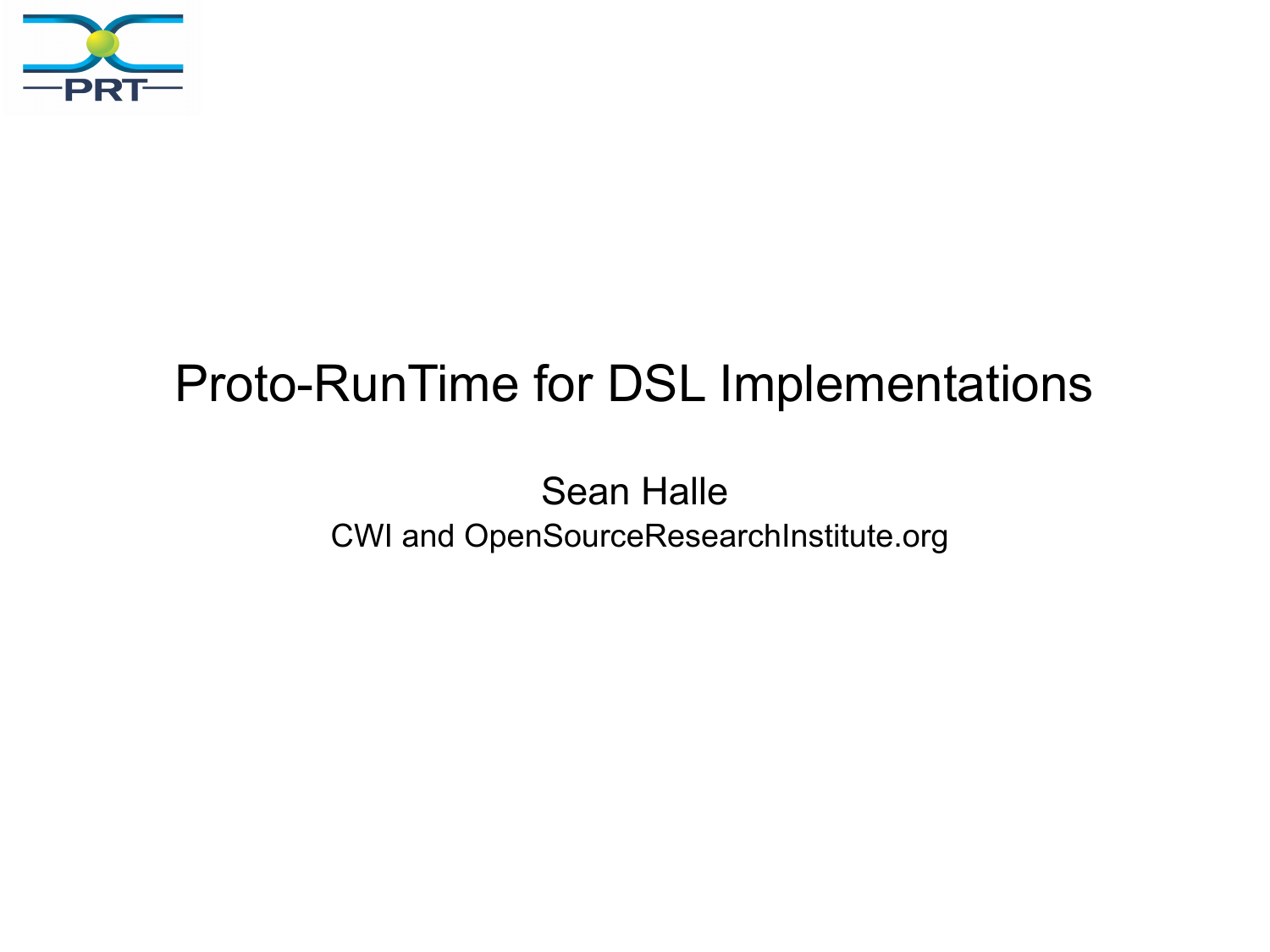

# **Outline**

- 
- 
- 
- Runtime Systems: "big picture, the problem"
- Modularization: "top level solution"
- Parallelism & Sync: "requirement of solution"
- Tie-point: "concept enables soln"
- Language Code Stack: "top level how to use"
- Language Impl Details: "details how to use"
- Why ProtoRunTime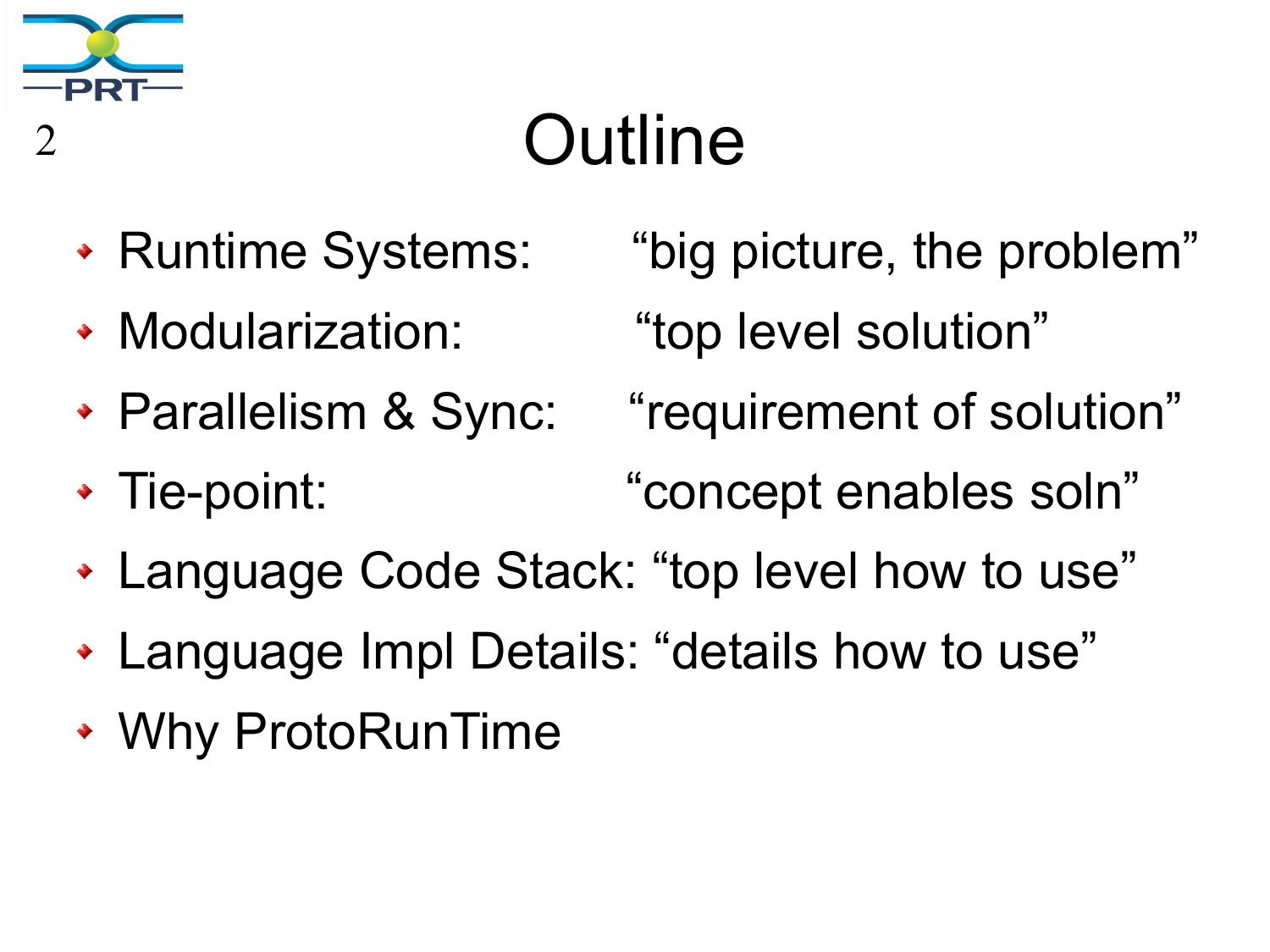

# <sup>3</sup> Runtime Systems

- A language defines the behavior of constructs
	- **Behavior of constructs is implemented in runtime**
	- Assignment of work onto cores is in runtime
	- Performance of runtime depends on HW details
		- \* Comm btwn cores for runtime internals: "constraint update"

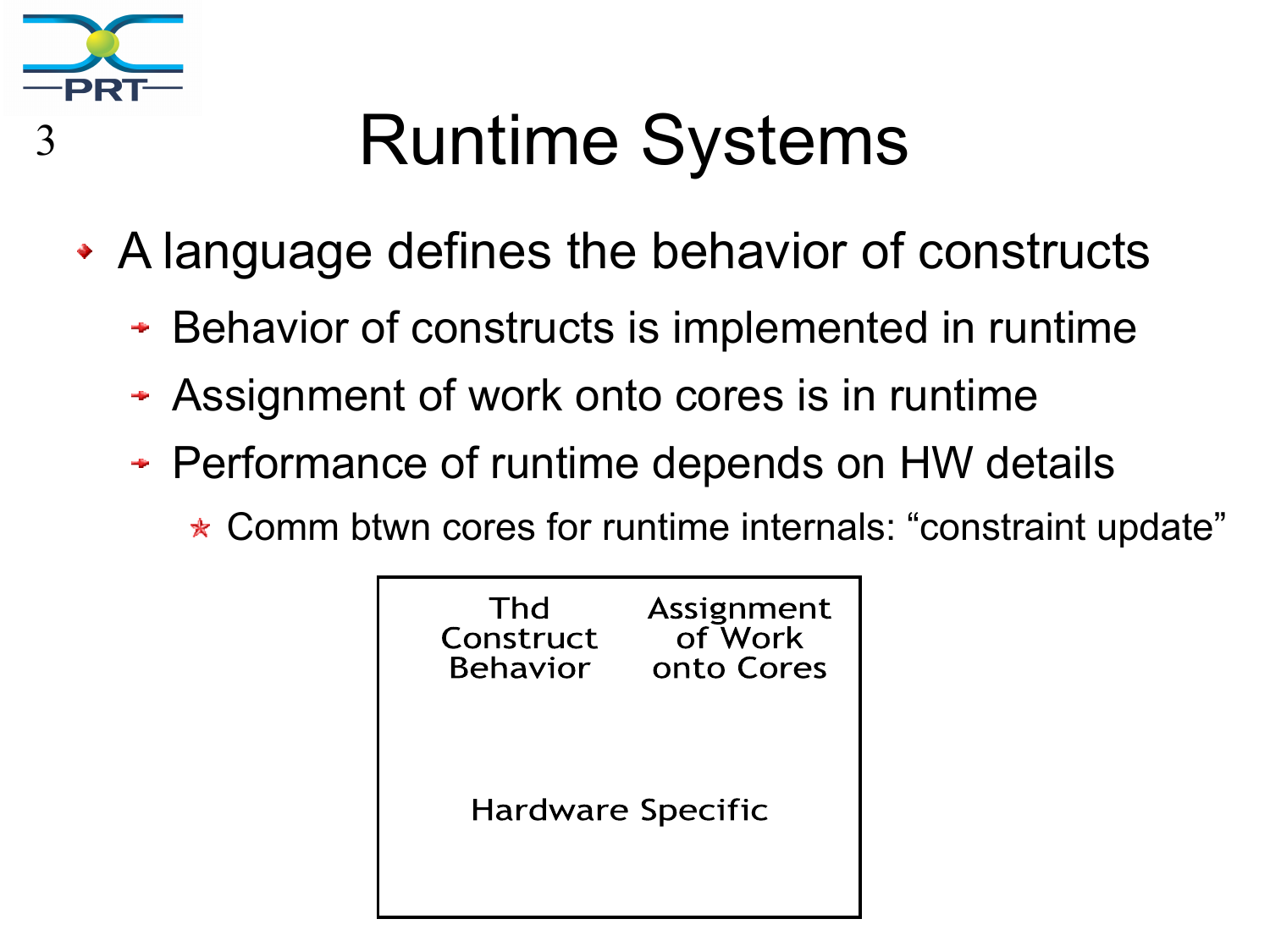

# **Outline**

- 
- 
- 
- Runtime Systems: "big picture, the problem"
- Modularization: "top level solution"
- Parallelism & Sync: "requirement of solution"
- Tie-point: "concept enables soln"
- Language Code Stack: "top level how to use"
- Language Impl Details: "details how to use"
- Why ProtoRunTime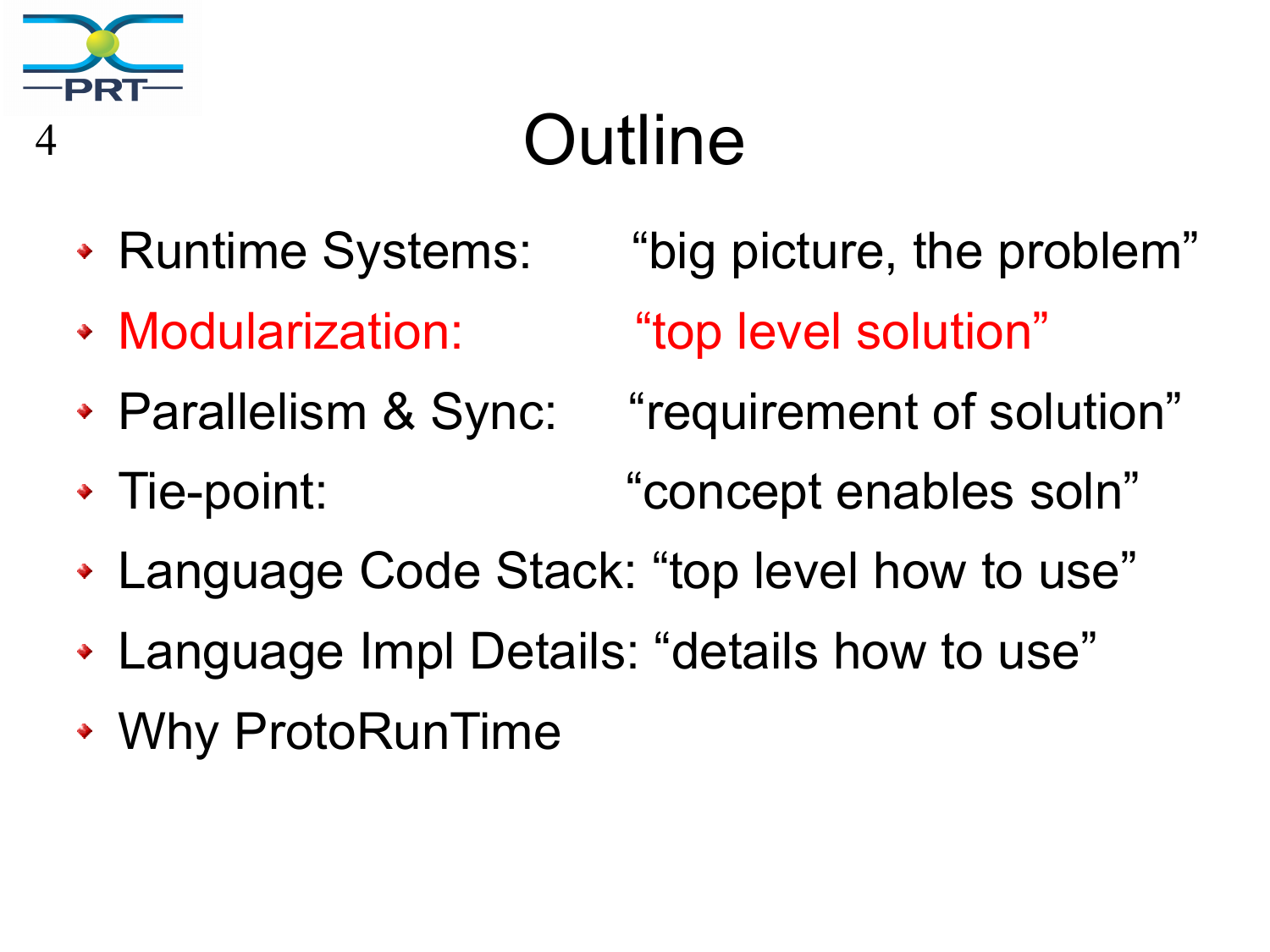

# <sup>5</sup> Modularization of Runtime

- Three modules:
	- **+ HW specific encapsulates** low level details
	- Construct Behavior Module
	- Assignment Module
- Interface between modules abstracts hardware
	- HW specific module enforces interface

#### runtime system

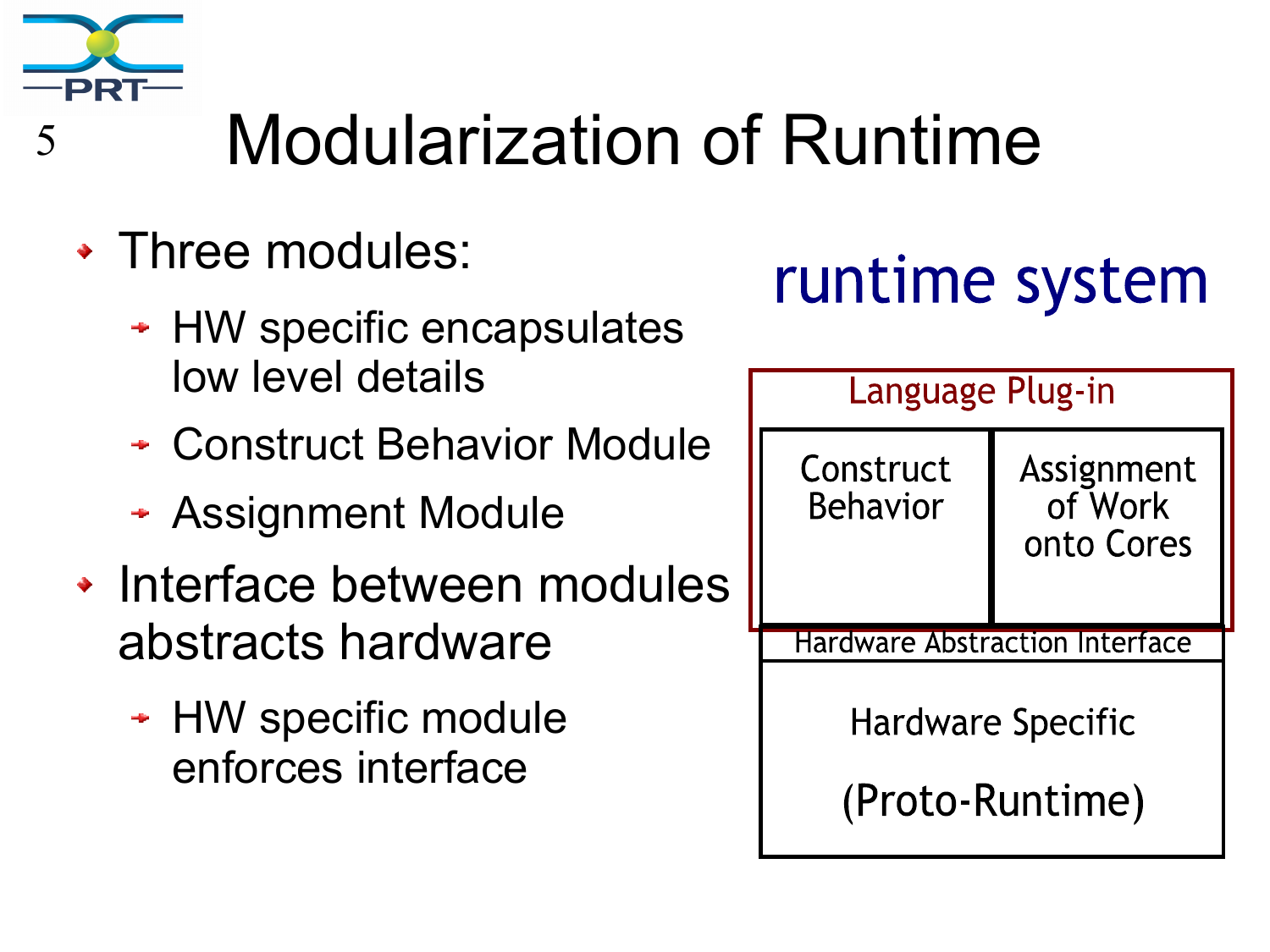

### <sup>6</sup> Modularization of Runtime

- Implementing DSL via modules versus on top of OS Threads
	- + Gain control over assignment
	- Eliminate extra layer over HW



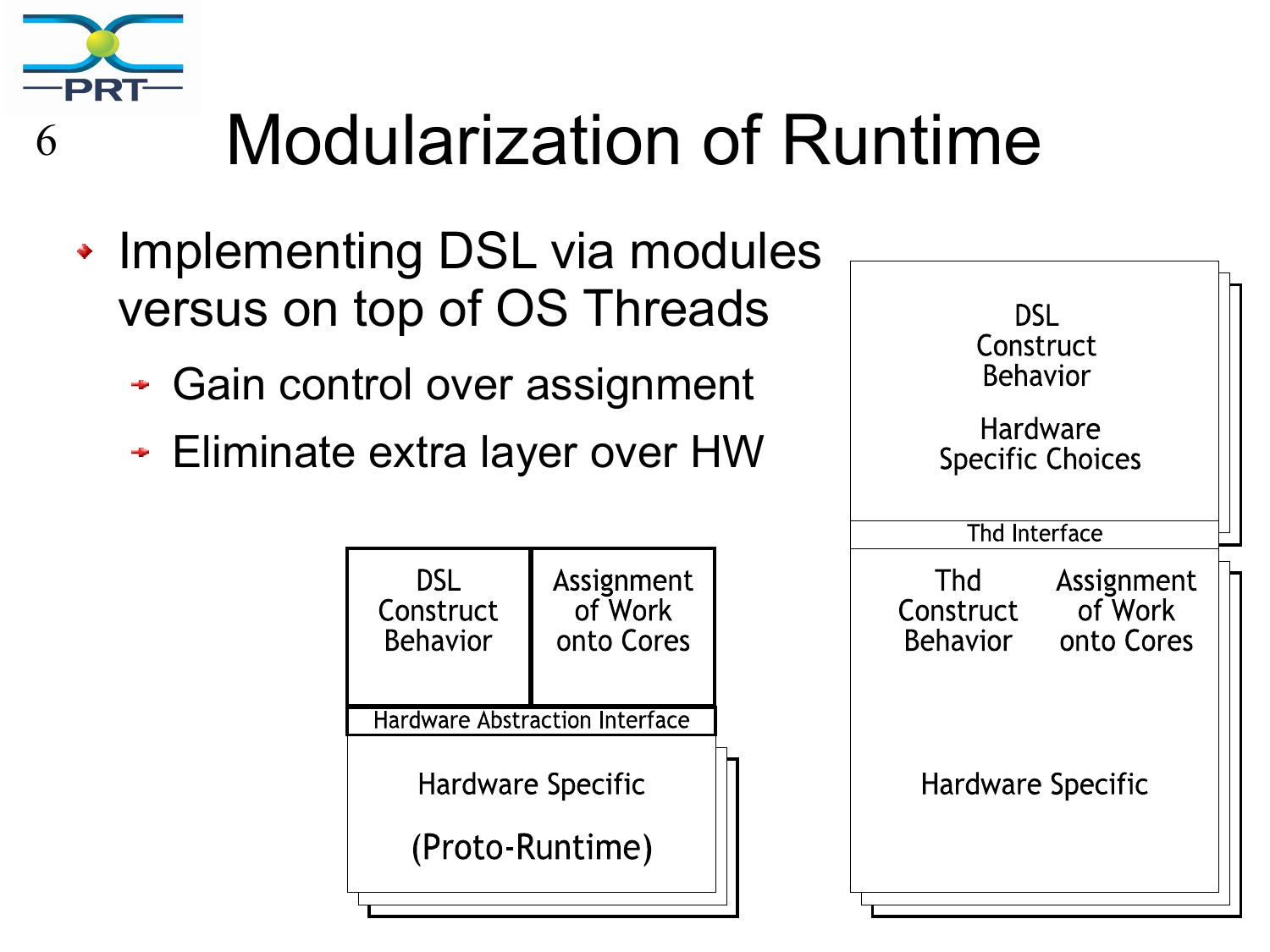

# **Outline**

- 
- 
- 
- Tie-point: "concept enables soln"
- Language Code Stack: "top level how to use"
- Language Impl Details: "details how to use"
- Why ProtoRunTime

• Runtime Systems: "big picture, the problem"

Modularization: "top level solution"

Parallelism & Sync: "requirement of solution"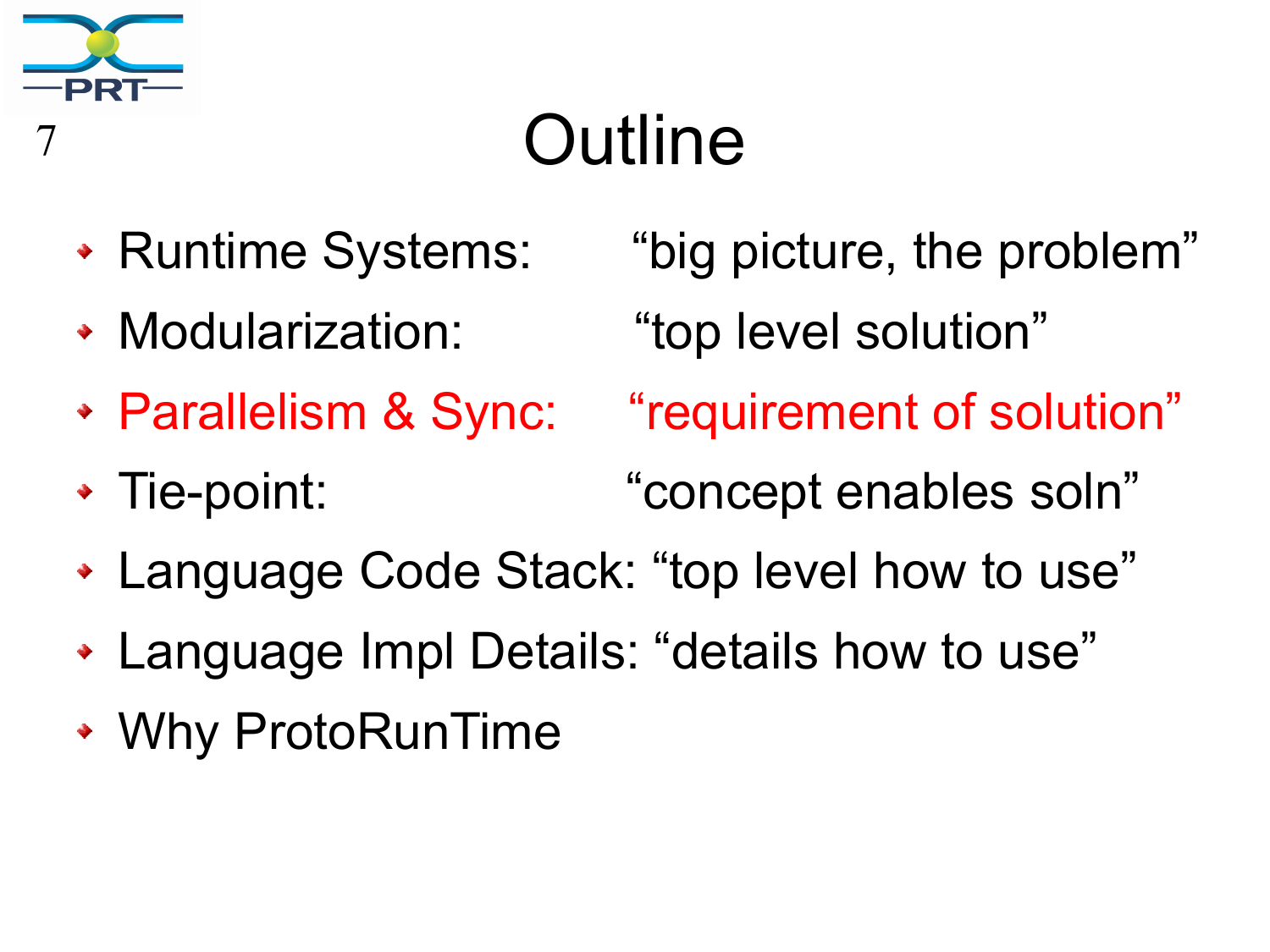

#### <sup>8</sup> Parallelism

- About multiple timelines
- Independent, can slide relative to each other

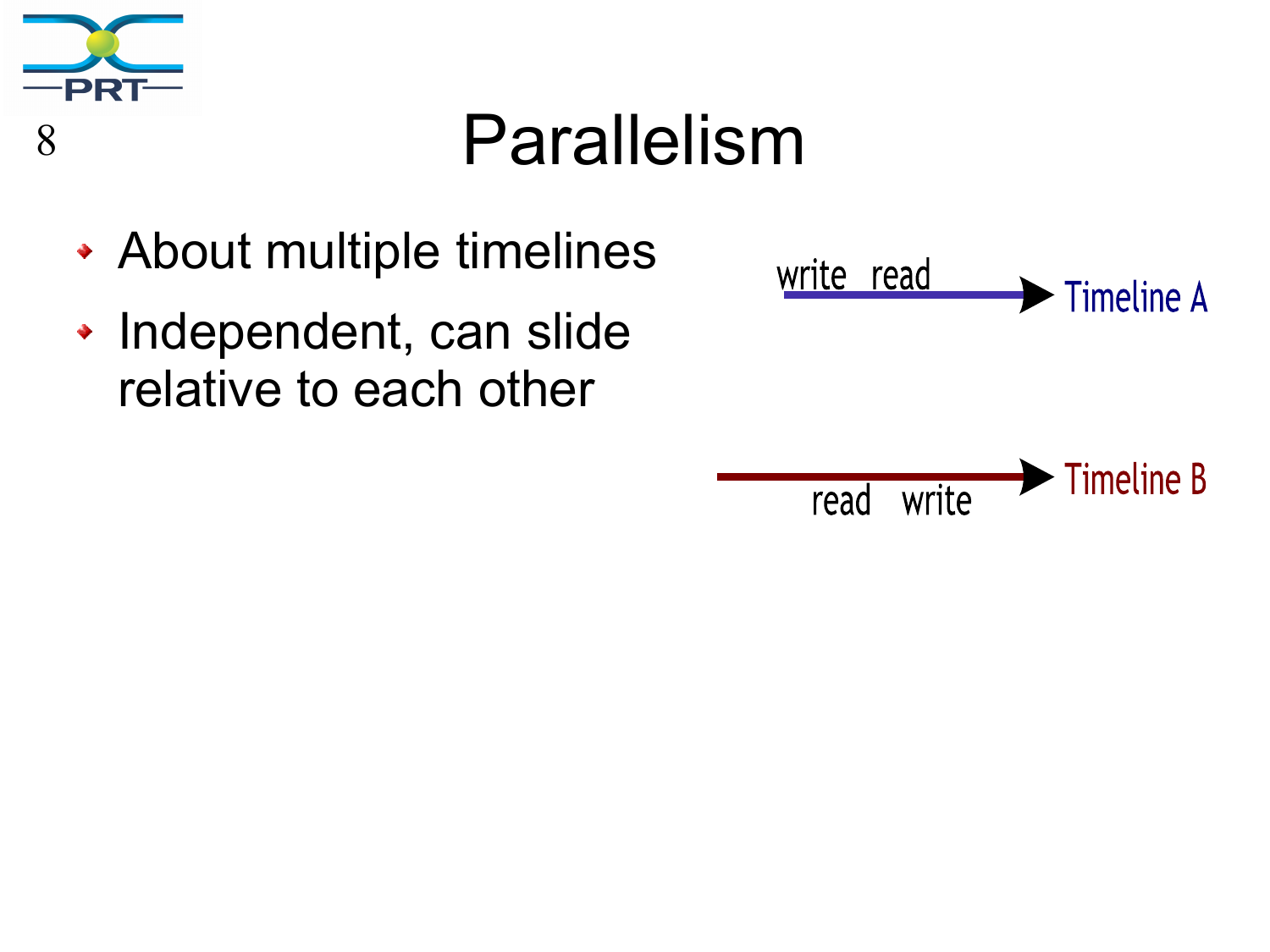

#### <sup>9</sup> Parallelism

- About multiple timelines
- Independent, can slide relative to each other
- When communicating, have to constrain slide
	- Sync construct does that

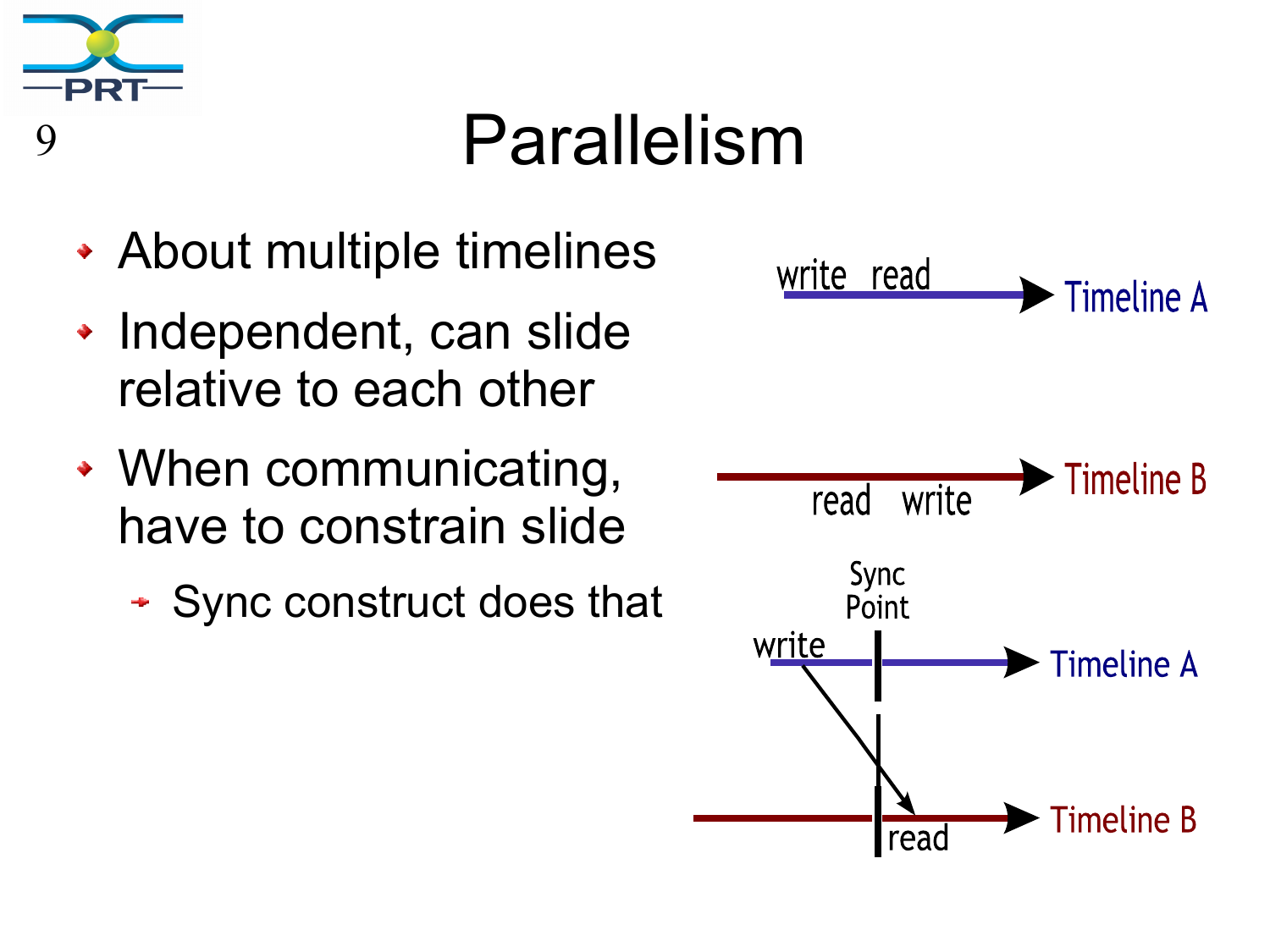

### 10 Sync Constructs

- Sync controls slide
- Controls side-effect based communication between timelines

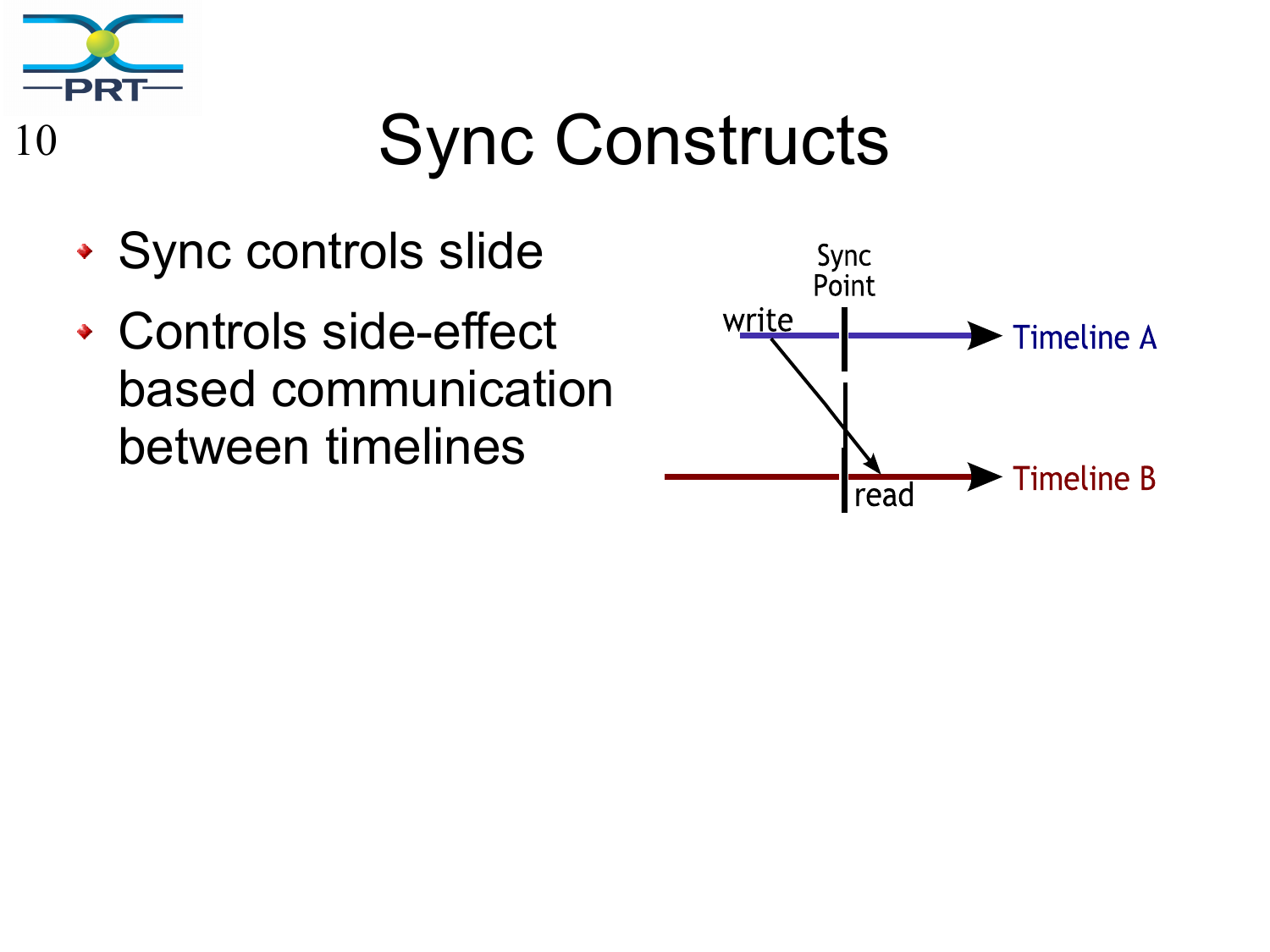

### **Sync Constructs**

- Sync controls slide
- Controls side-effect based communication between timelines
- Ensures wrong comm does not happen

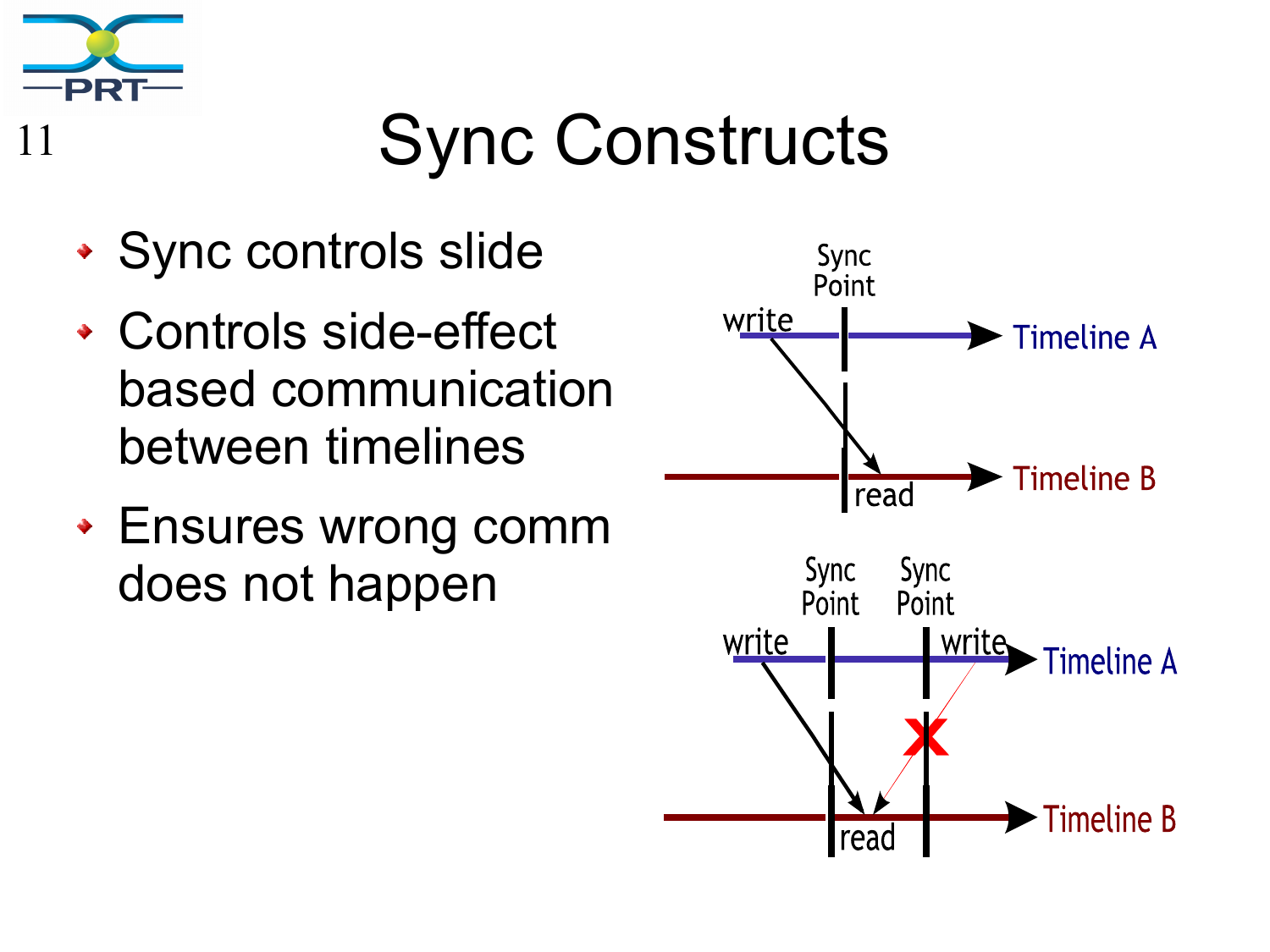

# <sup>12</sup> Outline

- Runtime Systems: "big picture, the problem"
- Modularization: "top level solution"
- 
- Parallelism & Sync: "requirement of solution"
- Tie-point: "concept enables soln"
- Language Code Stack: "top level how to use"
- Language Impl Details: "details how to use"
- Why ProtoRunTime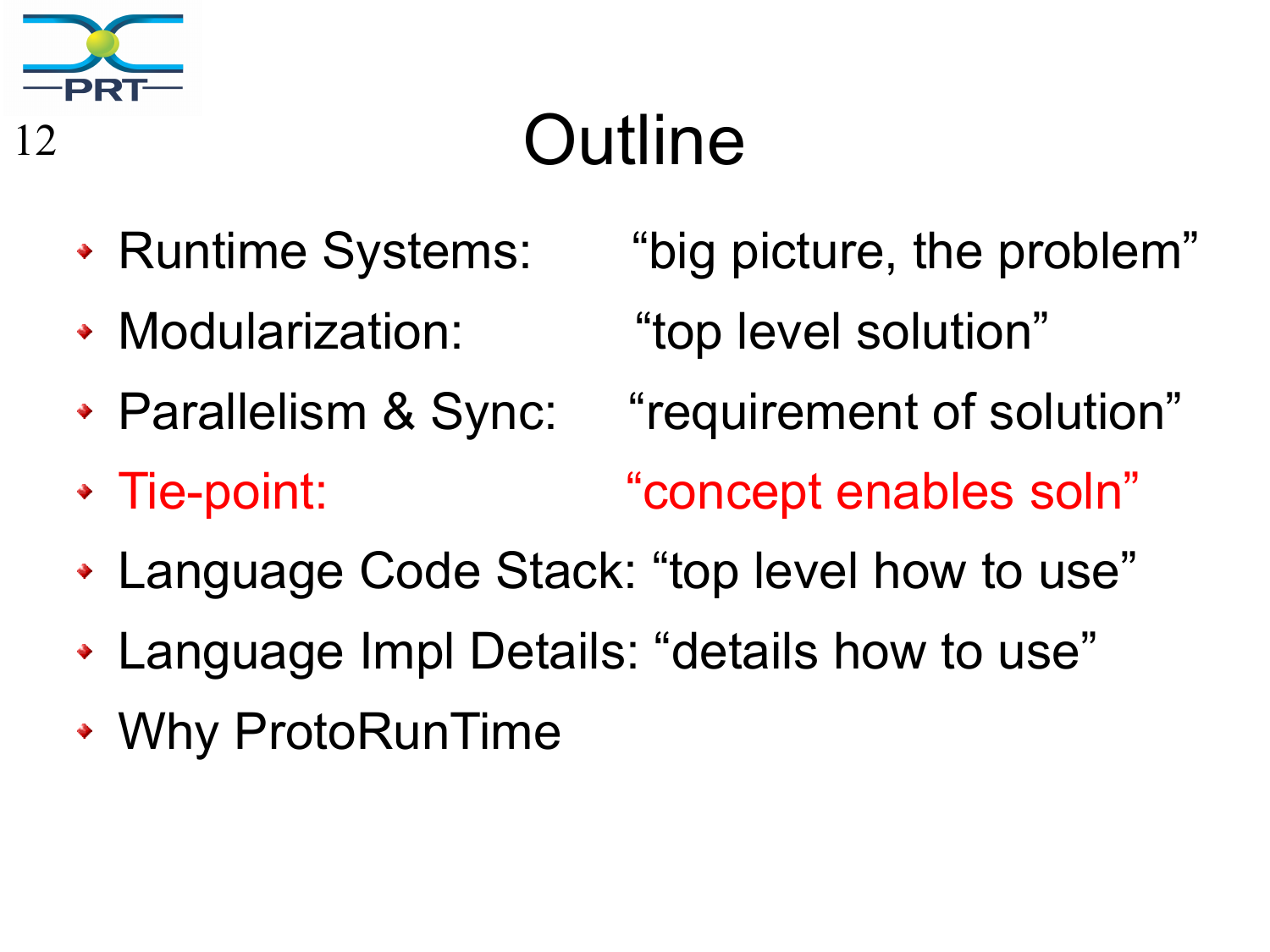

#### <sup>13</sup> Tie-Point

- Below level of Threads: HW abstraction
- Controls suspend and resume of timelines
- Implies "hidden" meta-comm about timeline state

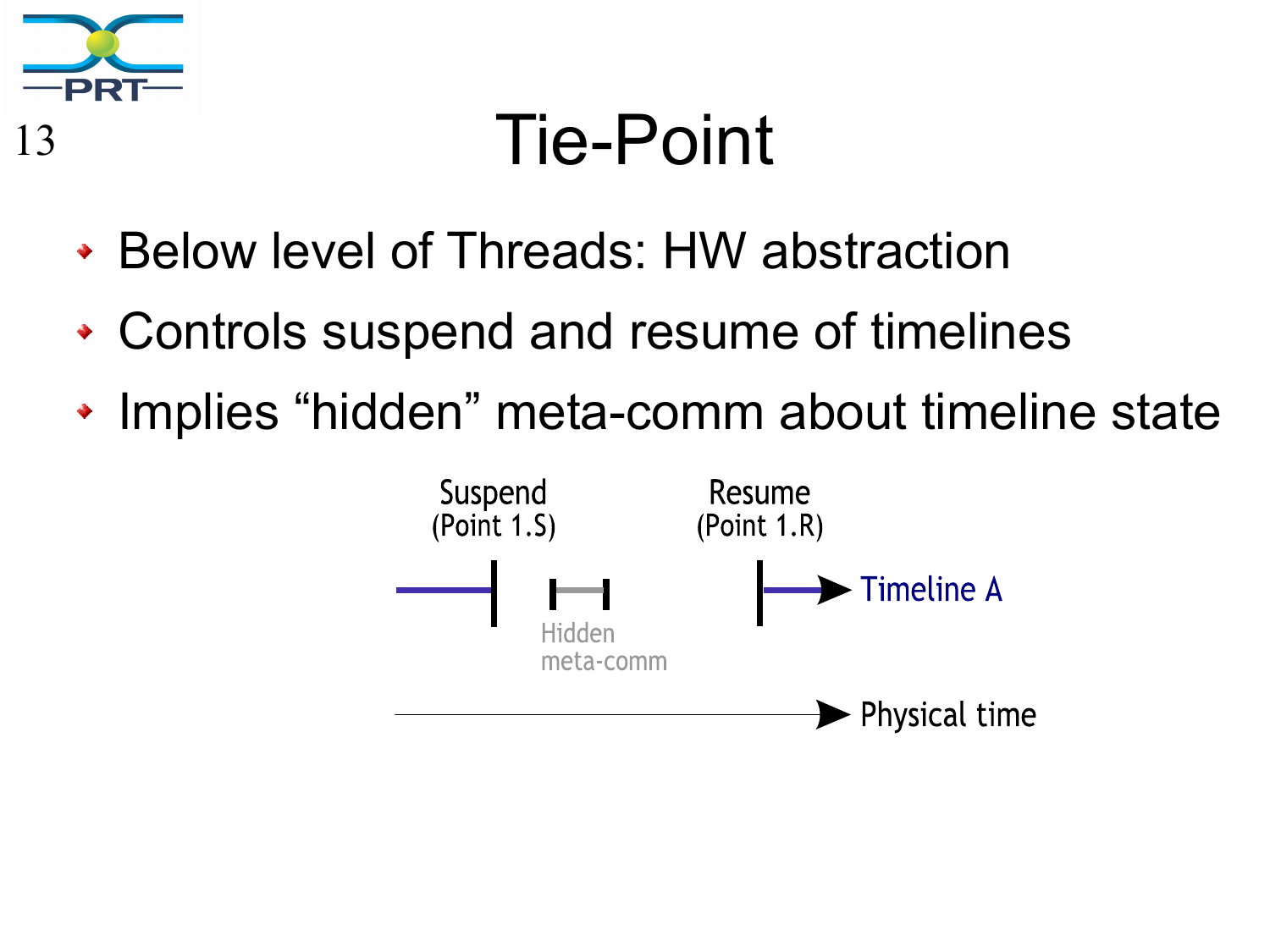

#### <sup>14</sup> Tie-Point

- Sync construct == variable delay, causally ended
	- Things happen in system, cause timeline to resume
- Chain of meta-comm "causes" implements a sync construct<br>Suspend

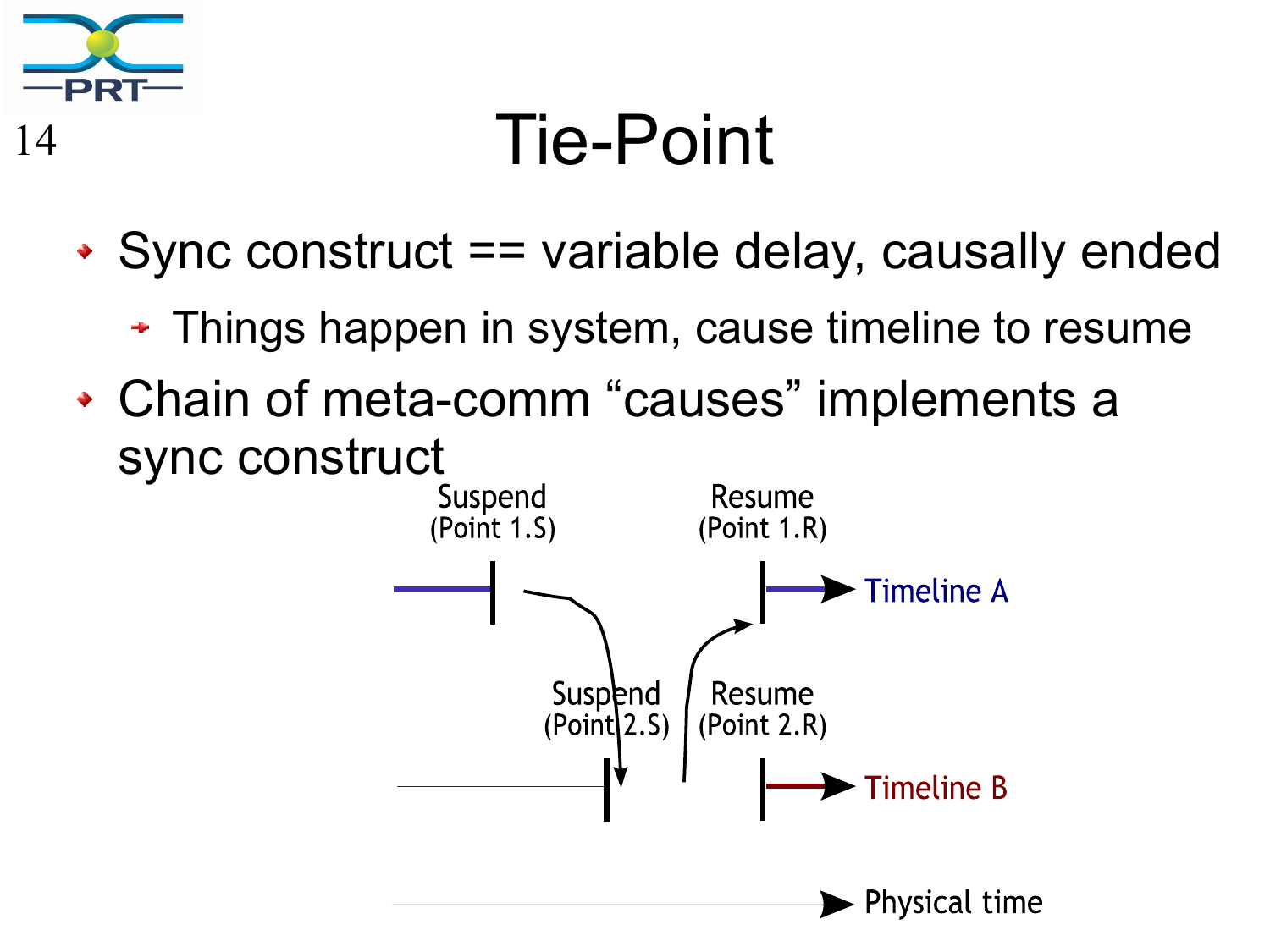

# <sup>15</sup> Outline

- 
- 
- 

• Runtime Systems: "big picture, the problem"

Modularization: "top level solution"

- Parallelism & Sync: "requirement of solution"
- Tie-point: "concept enables soln"
- Language Code Stack: "top level how to use"
- Language Impl Details: "details how to use"
- Why ProtoRunTime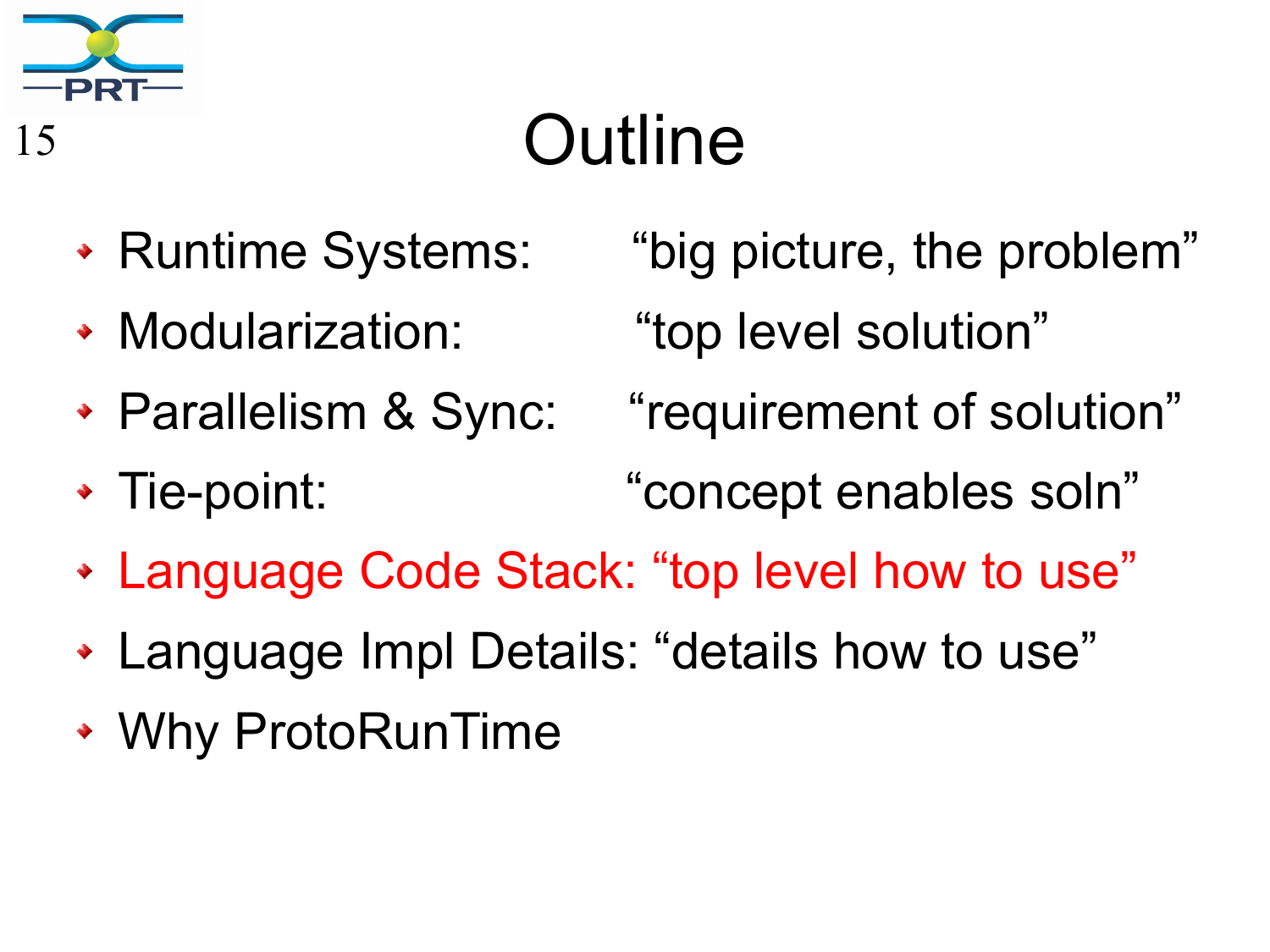

# 16 Code Stack of the Language

- Lang has 2 parts: wrapper lib and plugin
- Wrapper lib compiled into App executable
	- calls proto-runtime primitives (provided by PRT lib)
- Plugin compiled in dynamic lib, called by PRT

Code Breakdown of a Language Implementation

Code of wrapper library

Code of Code of parallelism assignment construct onto cores module module

Compiled into application executable

Compiled separately as a dynamic library

**Code Stack for Runtime System** 

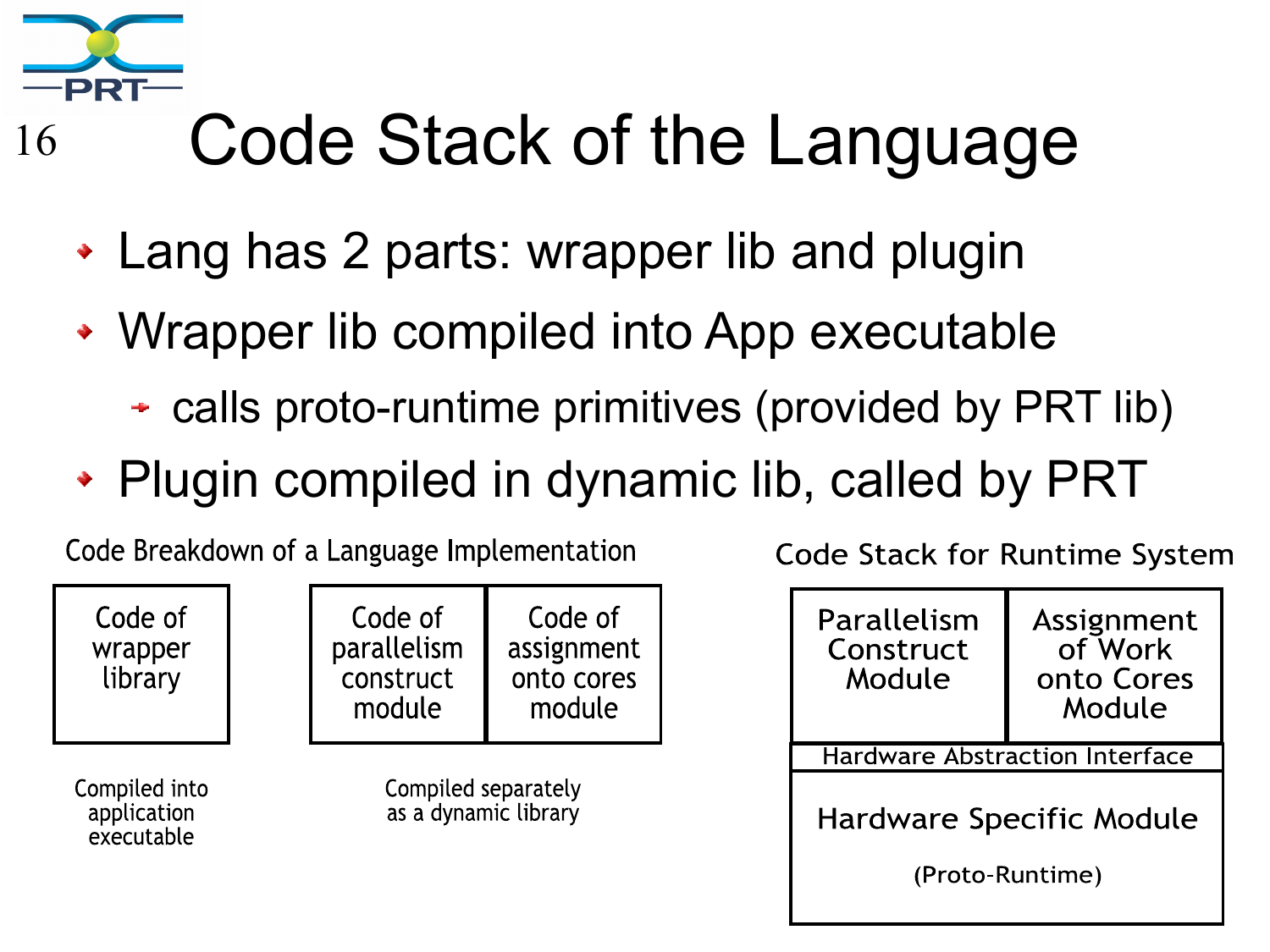

# <sup>17</sup> Outline

- 
- 
- 
- Runtime Systems: "big picture, the problem"
- Modularization: "top level solution"
- Parallelism & Sync: "requirement of solution"
- Tie-point: "concept enables soln"
- Language Code Stack: "top level how to use"
- Language Impl Details: "details how to use"
- Why ProtoRunTime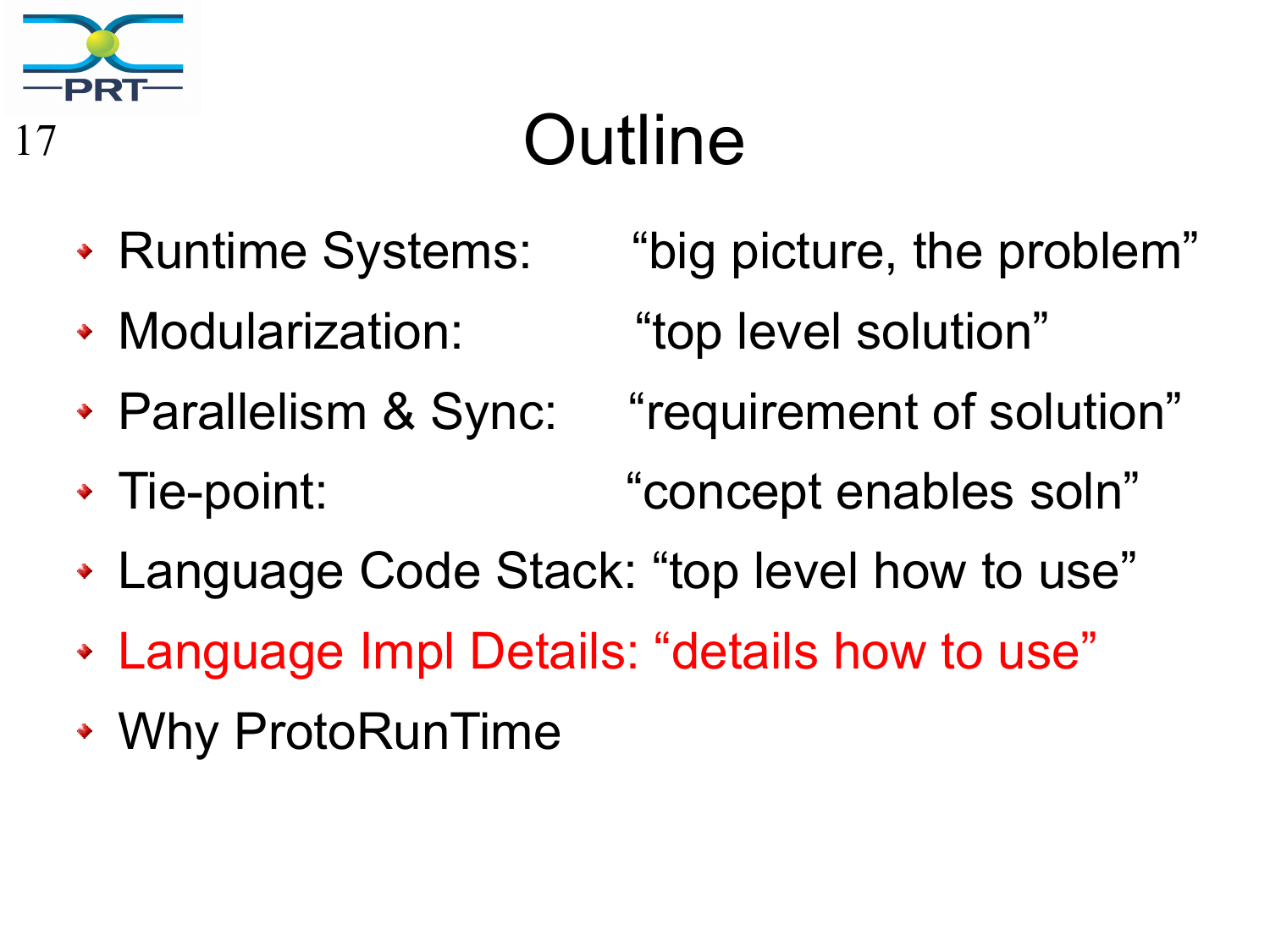

# <sup>18</sup> Implementing a Language

- Implement synchronization behavior
	- Plugin code does meta-comm to create tie-points
		- \* Tie-point created when meta-computation inside suspend call on one timeline causes resume of other timelines
	- Meta-comp is request handler code, inside plugin
	- **Requestion handler:** 
		- $\star$  Called when a timeline suspends
		- \* Manages which timelines remain suspended
		- \* Chooses which get resumed
		- $\star$  Request handler interactions make the causality chain
			- That chain is the "semantics" of a sync construct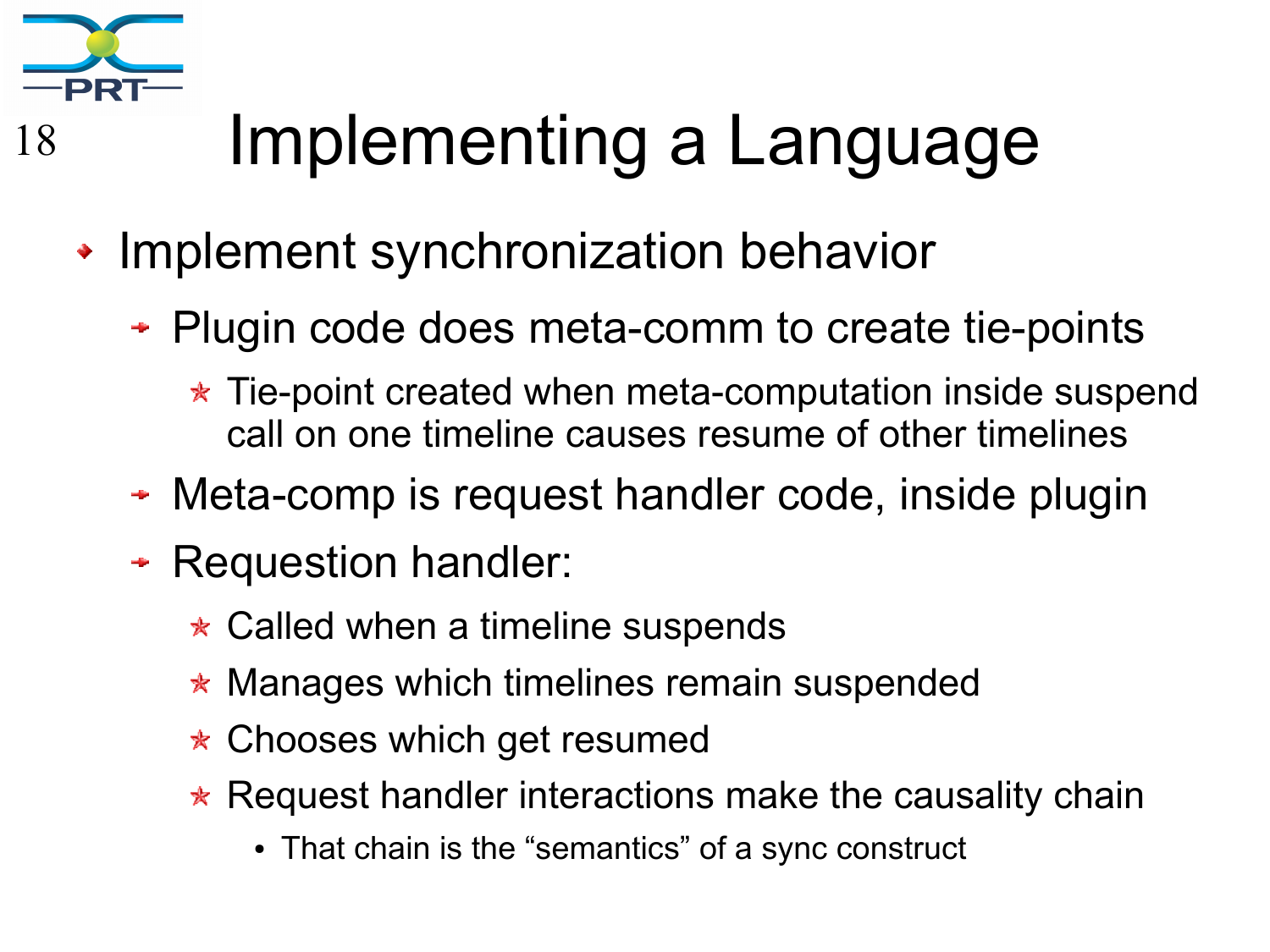

# <sup>19</sup> Impl of Mutex Acquire and Release

- Mutex data struct:
	- "current owner" field
	- + "queue of waiting timelines" field
- Acquire:
	- Check current owner, if full, place calling timeline into queue, else place calling timeline into owner

#### Release:

- Set owner to NULL, then get next from queue, put that into owner, and resume it, as well as resume callling timeline
	- \* The resume of both timelines ties them together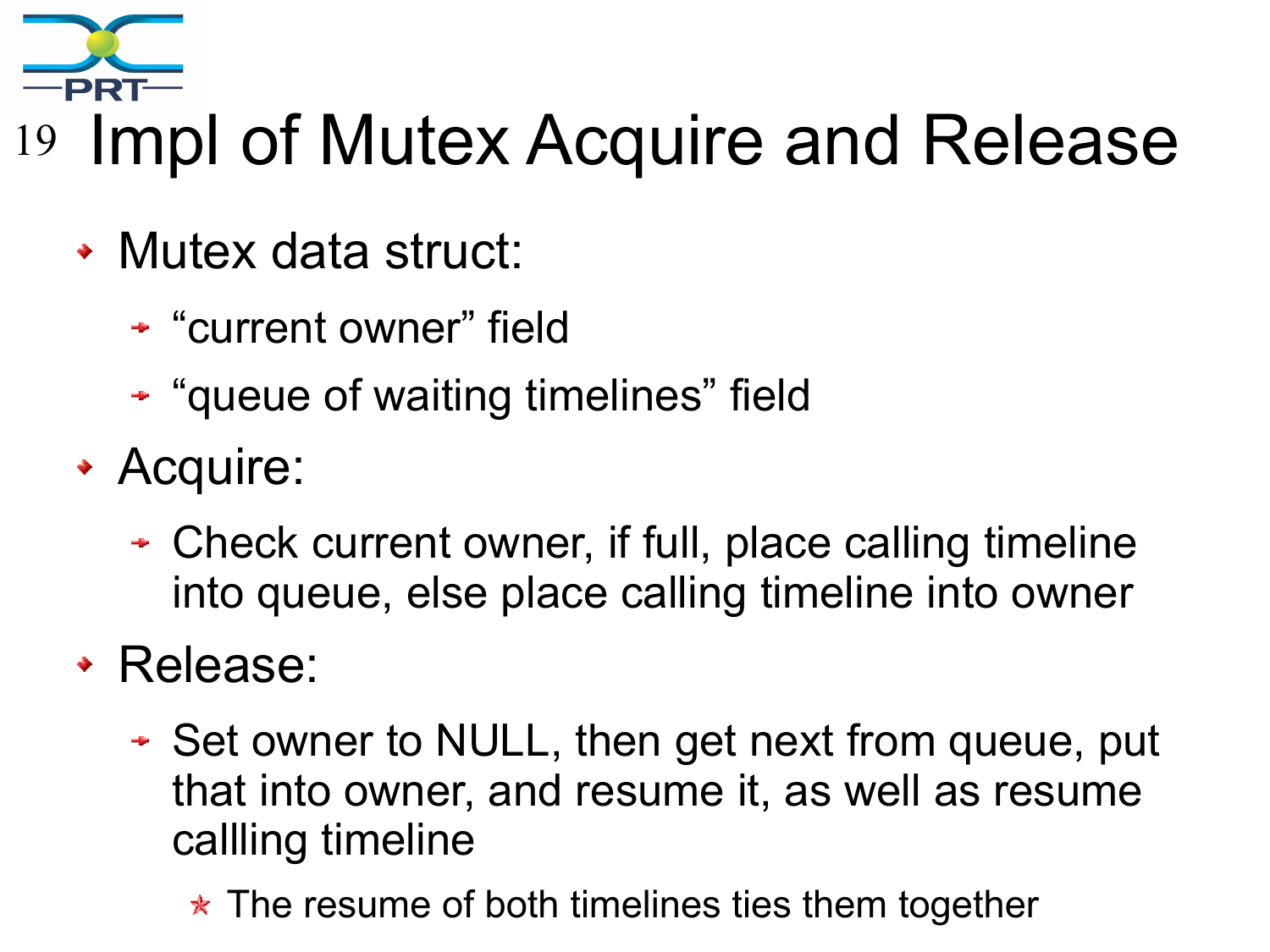

# <sup>20</sup> Outline

- 
- 
- 
- Runtime Systems: "big picture, the problem"
- Modularization: "top level solution"
- Parallelism & Sync: "requirement of solution"
- Tie-point: "concept enables soln"
- Language Code Stack: "top level how to use"
- Language Impl Details: "details how to use"
- Why ProtoRunTime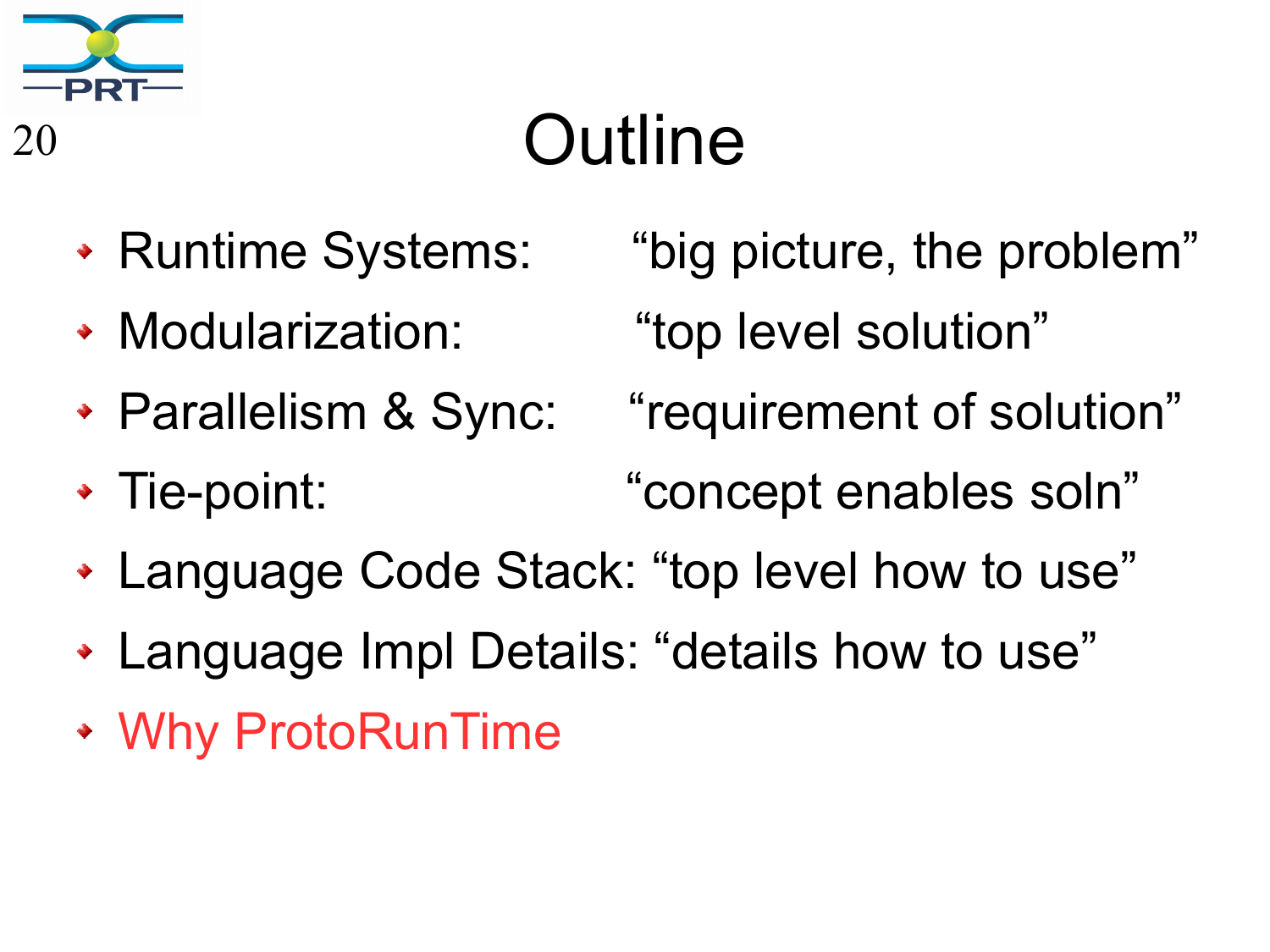

# <sup>21</sup> Why PRT?

- Threads is too low level for application code
- ◆ But it's too high level for implementing DSL
	- Blocks control over placement of work ÷
	- Complex to implement on top of
	- $\rightarrow$  Impl on top of thds is not portable



**DSL** Construct Behavior

Hardware **Specific Choices**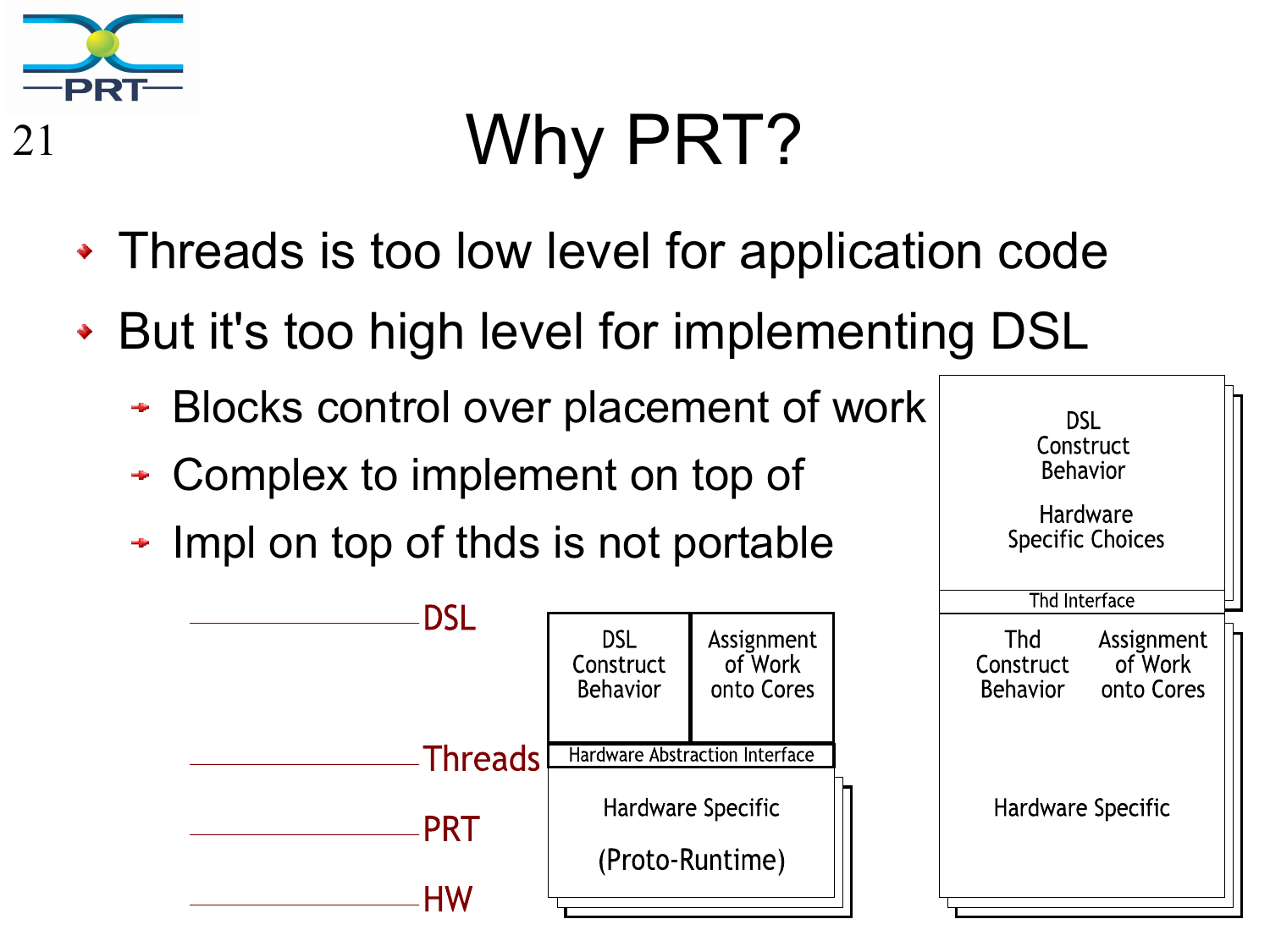

#### <sup>22</sup> Why PRT?

Eco system when consider industry-wide

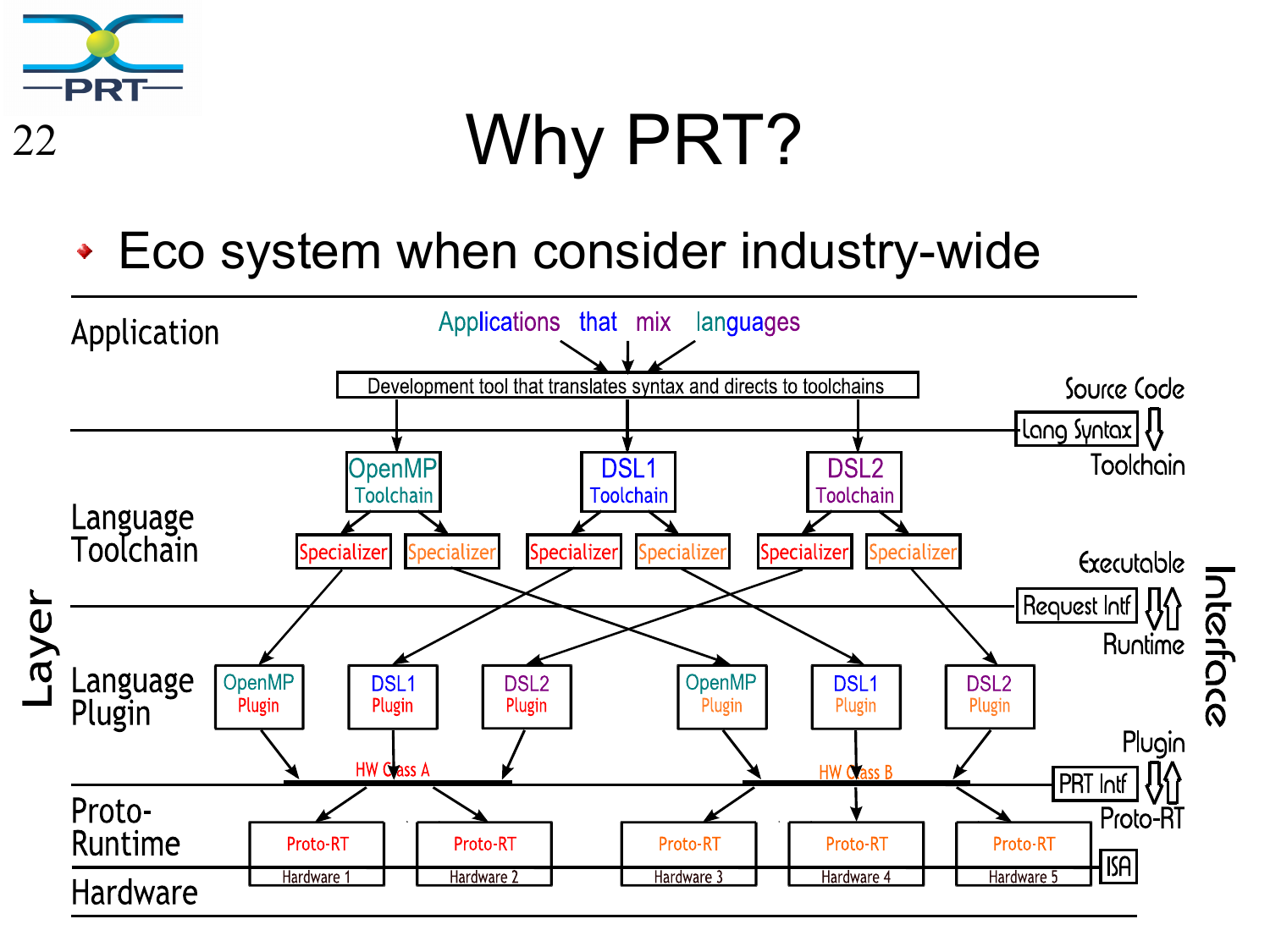

# 23 Why PRT?

- Less overhead, simpler, more control
	- + Higher performance, when work size small
	- Simple, straight-forward implementation
	- Control over execution model and work placement
		- $\star$  Higher performance
	- Services for debugging, performance tuning
	- $\rightarrow$  Inherit runtime performance tuning
	- Single implementation ports (unlike Thd impl when performance matters and machine array large)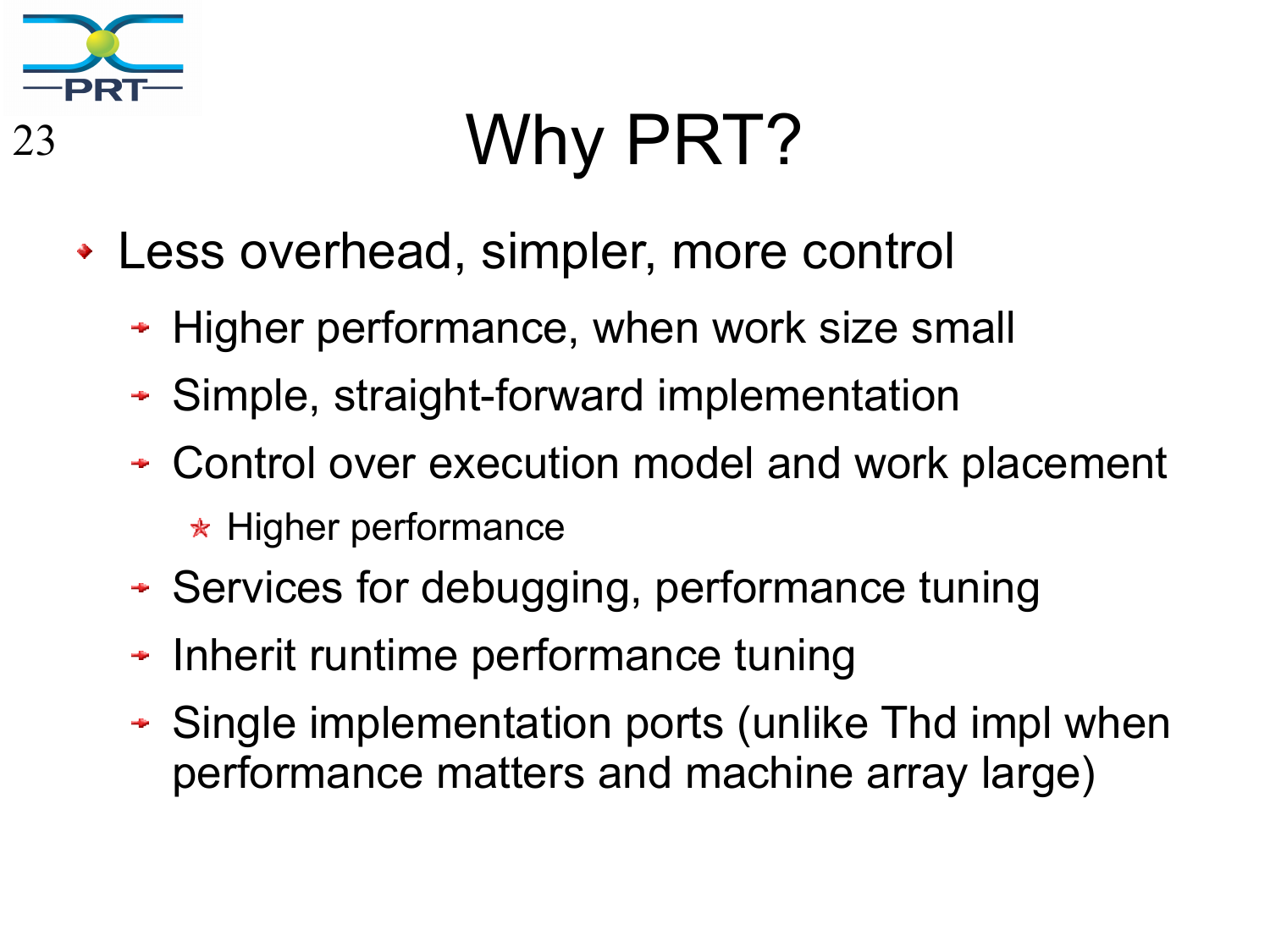

#### <sup>24</sup> Conclusion

- 
- 
- 
- Runtime Systems: "big picture, the problem"
- Modularization: "top level solution"
- Parallelism & Sync: "requirement of solution"
- Tie-point: "concept enables soln"
- Language Code Stack: "top level how to use"
- Language Impl Details: "details how to use"
- Why ProtoRunTime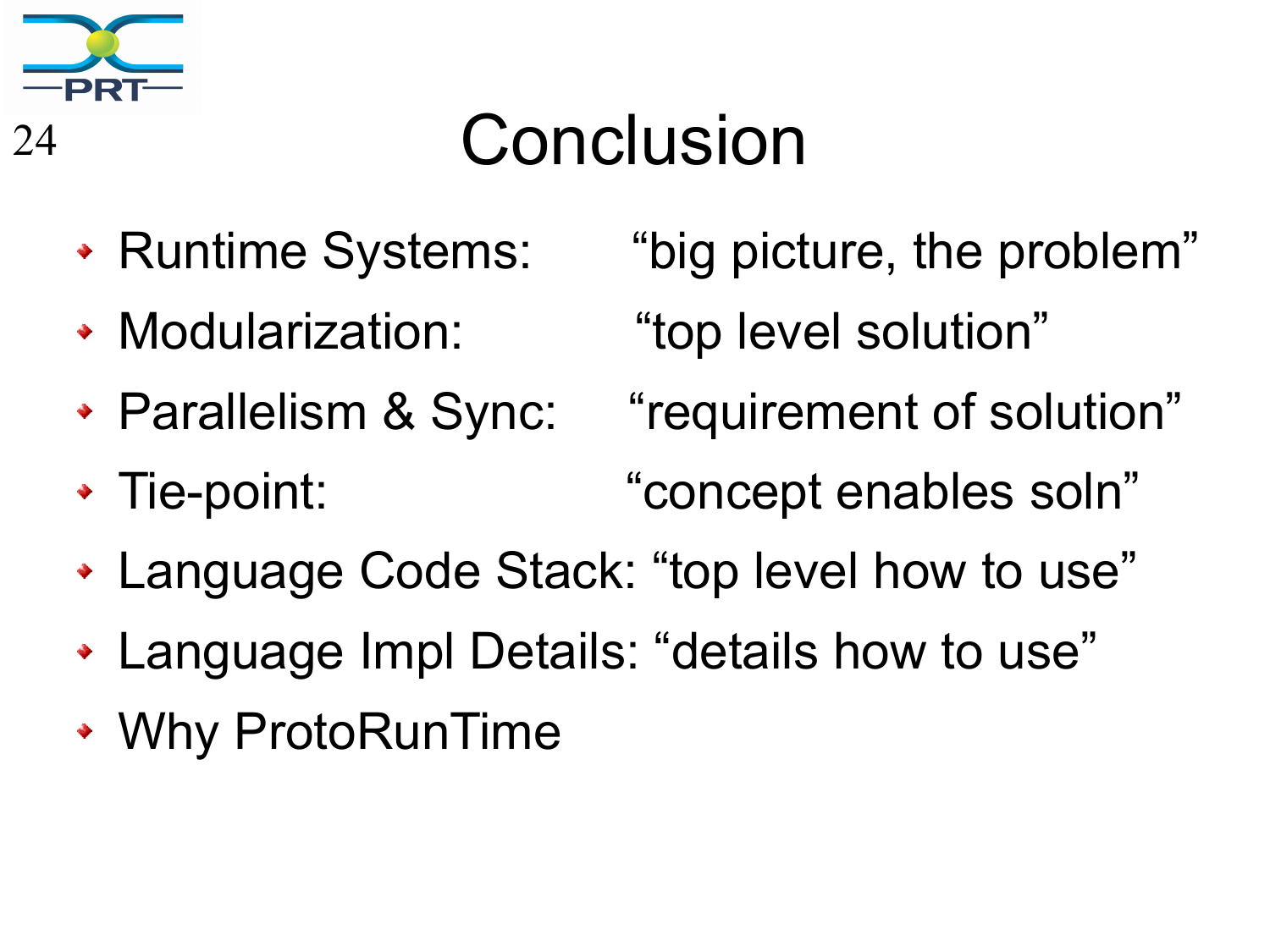

# <sup>25</sup> Sync-Constructs Have 2 Parts

- 1) establish ordering
- 2) semantics



- Ex: decomposition of CAS instruction
	- 1) HW in Mem: only one core can access address

\* creates sequential ordering across timelines (cores)

2) semantics in pipe: "compare, swap other if same"

 $\star$  can reuse order mech. with different sem. (Ex: x86)

- $VMS == an analog$  (sync impl. in 2 parts)
	- VMS virtualizes ordering mechanism (virt time)
	- Interface connects custom semantics to order mech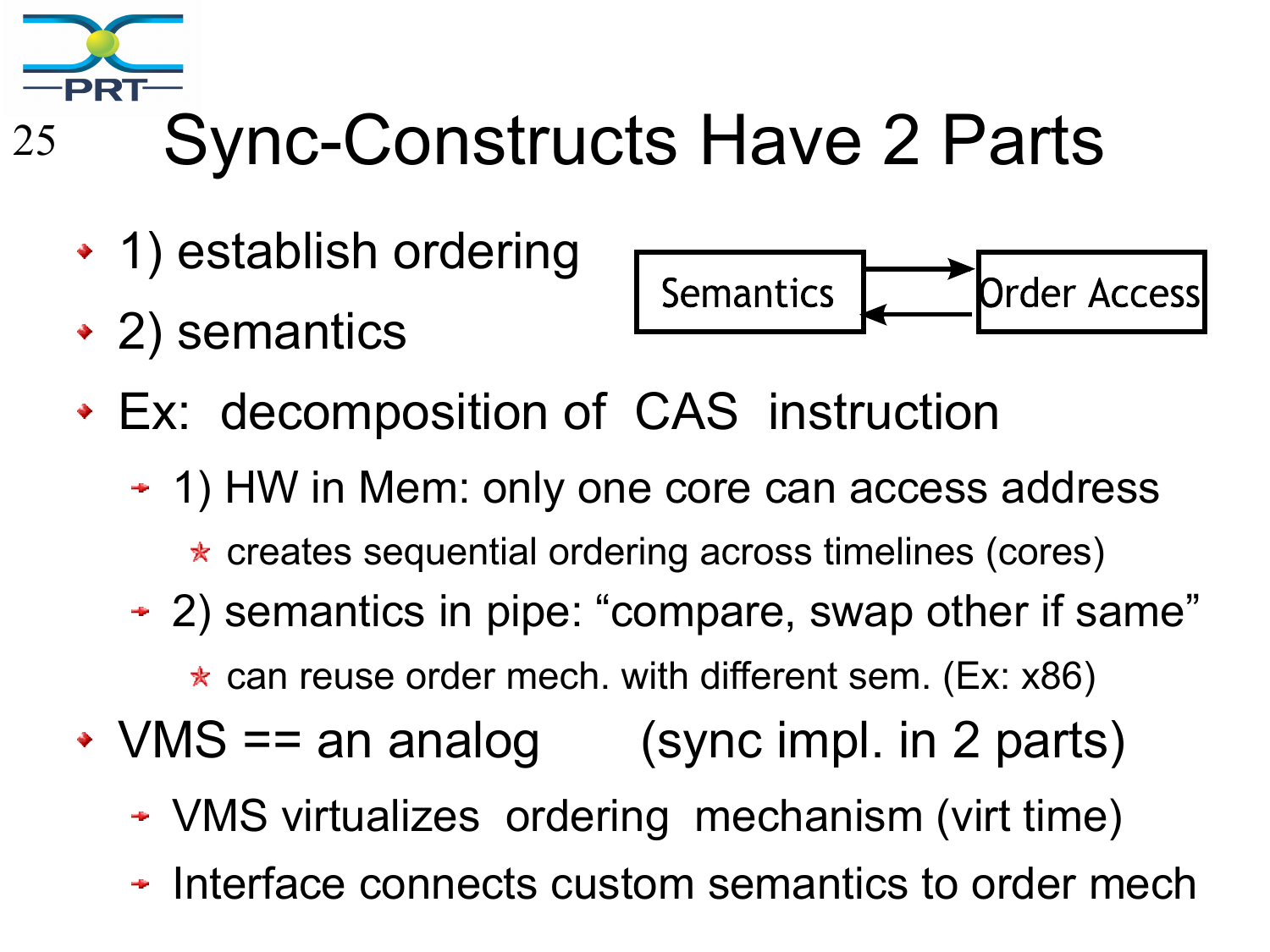

# 26 How Use VMS



- App calls wrapperLib "mutex lock( mutex, VP );"
- **+ Inside call, switch to VMS**
- VMS calls plugin (custom sync sem)
- Plugin chooses when to switch back => completes call == timing behavior == sync construct
- Key Feature: plugin written in sequential style
	- (NOT a sequential program, but no concerns about shared data nor concurrency in alg – easy impl.)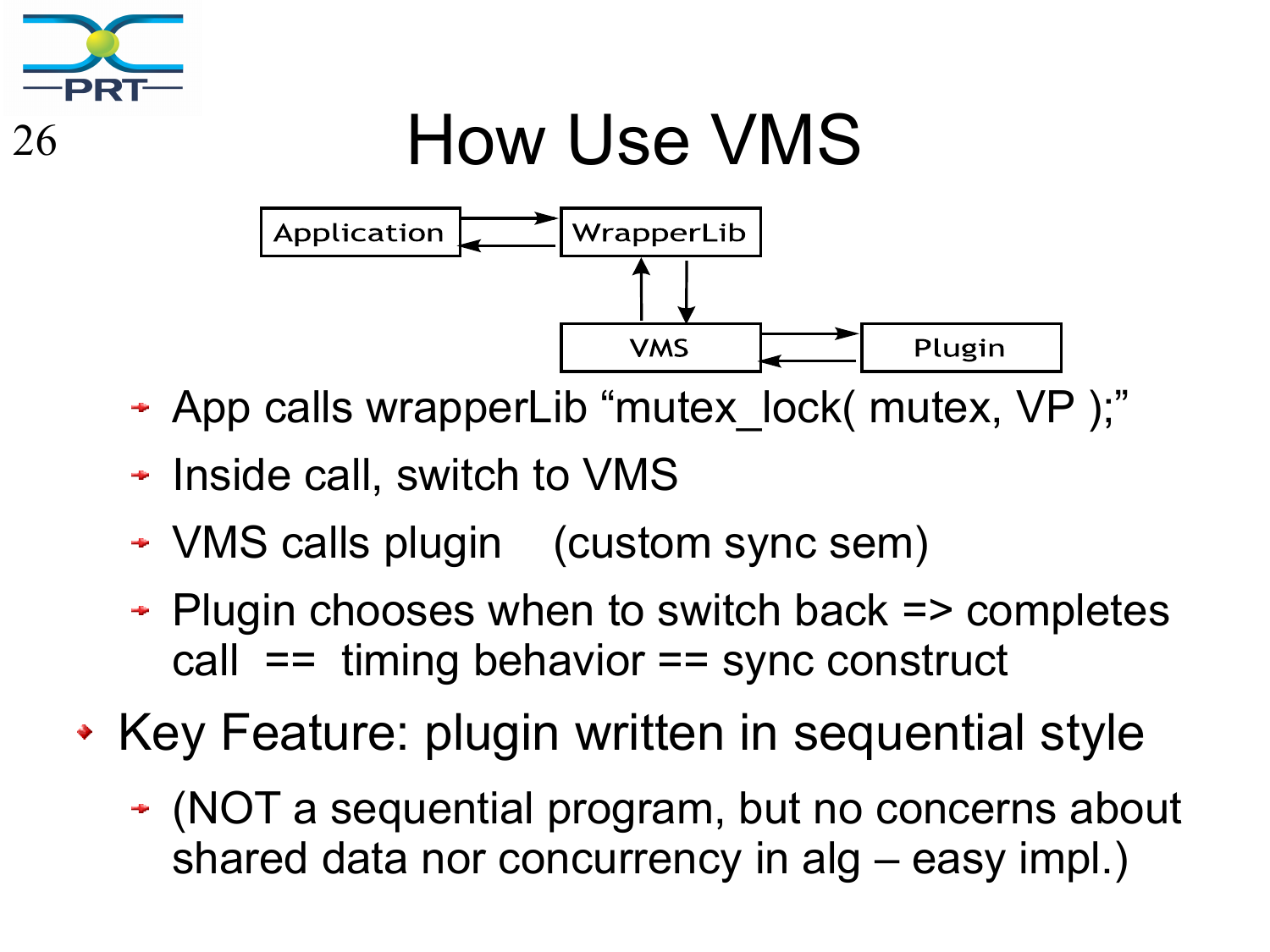

### <sup>27</sup> Step Back: What Are We After?

- Triple goals:
	- + High productivity (similar to sequential dev.)
	- High portability (performant on all)
	- + High Adoptability (this is real-world research!)
- Productivity requires rapid cycle
	- Give constructs to coders, see results, modify
- Portability to be practical requires eco-system
	- reduce work of porting *language,* organize players
- Adoptability requires fitting existing practices
	- $\div$  Lib-based  $\rightarrow$  same tools, 99% of code sequential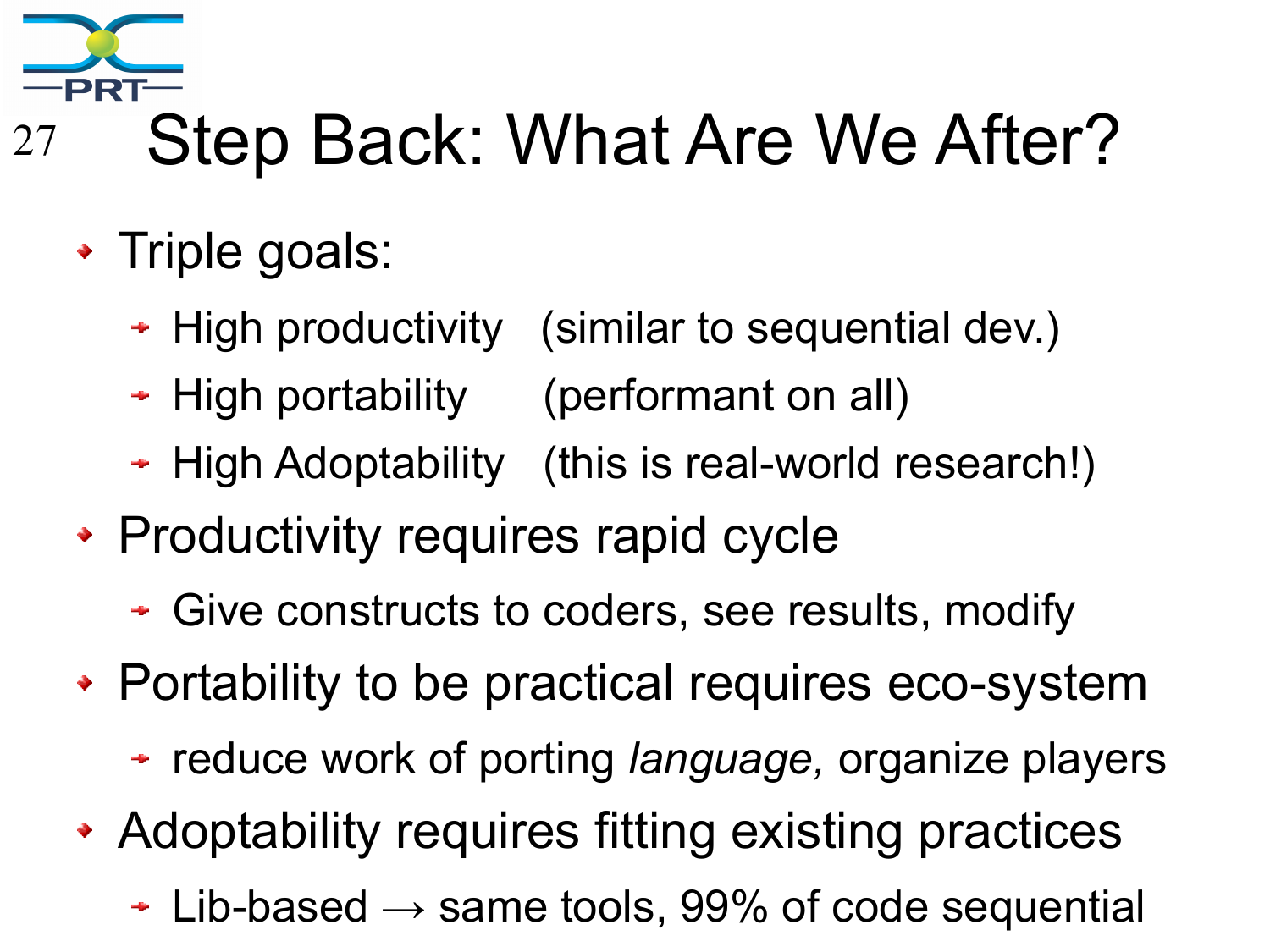

# <sup>28</sup> Portability Motivation

- Portability is an eco-system problem
	- Need "middleware" to reuse runtime work
		- ★ Many languages reuse scheduler work
		- $\star$  Funnel many HW up to one interface, use one runtime
	- Several goals must be met *simultaneously*
	- VMS provides what's necessary, but *not* sufficient
- Targeting source-level portability
	- Possibly recompiled many times, but *source* same
	- Requires proper portability constructs in lang
		- $\star$  Dependencies, task resizing  $\to$  match hierarchy of HW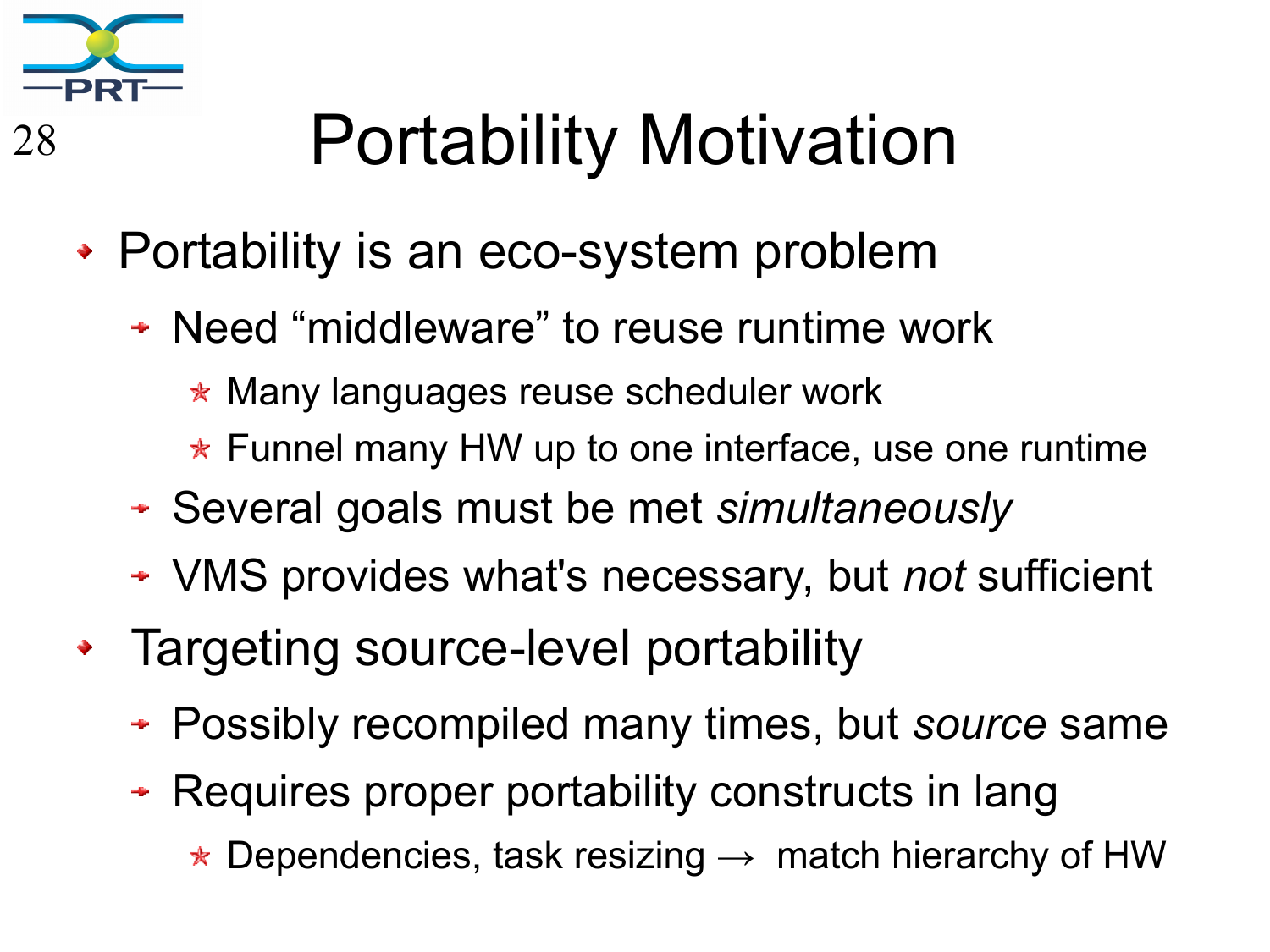

#### <sup>29</sup> Benefits

- Research on languages increase exploration
	- Ex: Library-based lang embedded into base lang
	- quick and easy (vs normal runtime on top of Thds)
- Domain-specific languages more practical
	- Less work to port lang to many targets
- Application-specific (lib-based) languages
	- parallelism encoded inside custom constructs
	- splits development: application-coding vs construct coding -- splits expertise cleanly
	- Ex: Implement parallelism in H.264 as language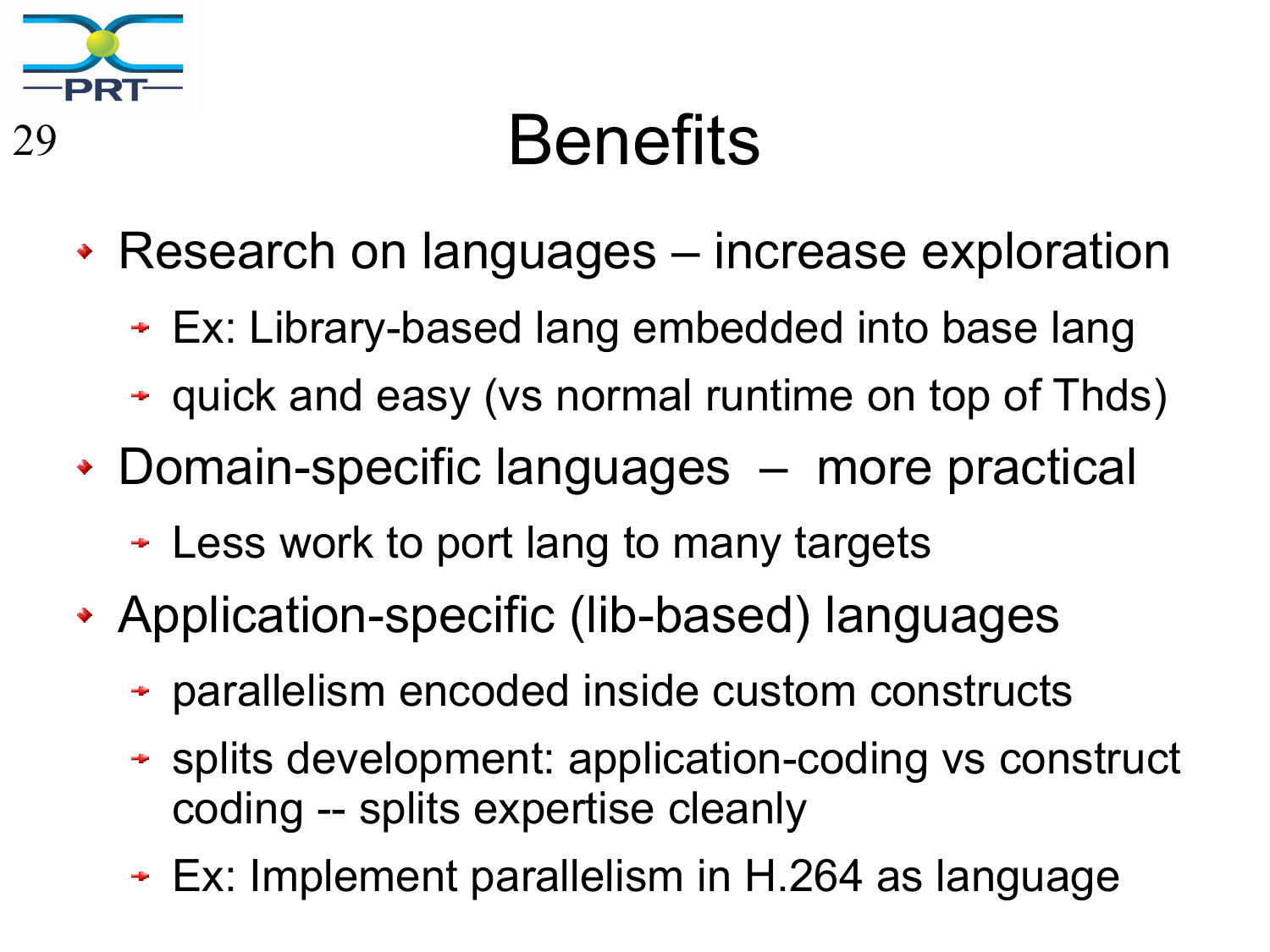

#### Specification of VMS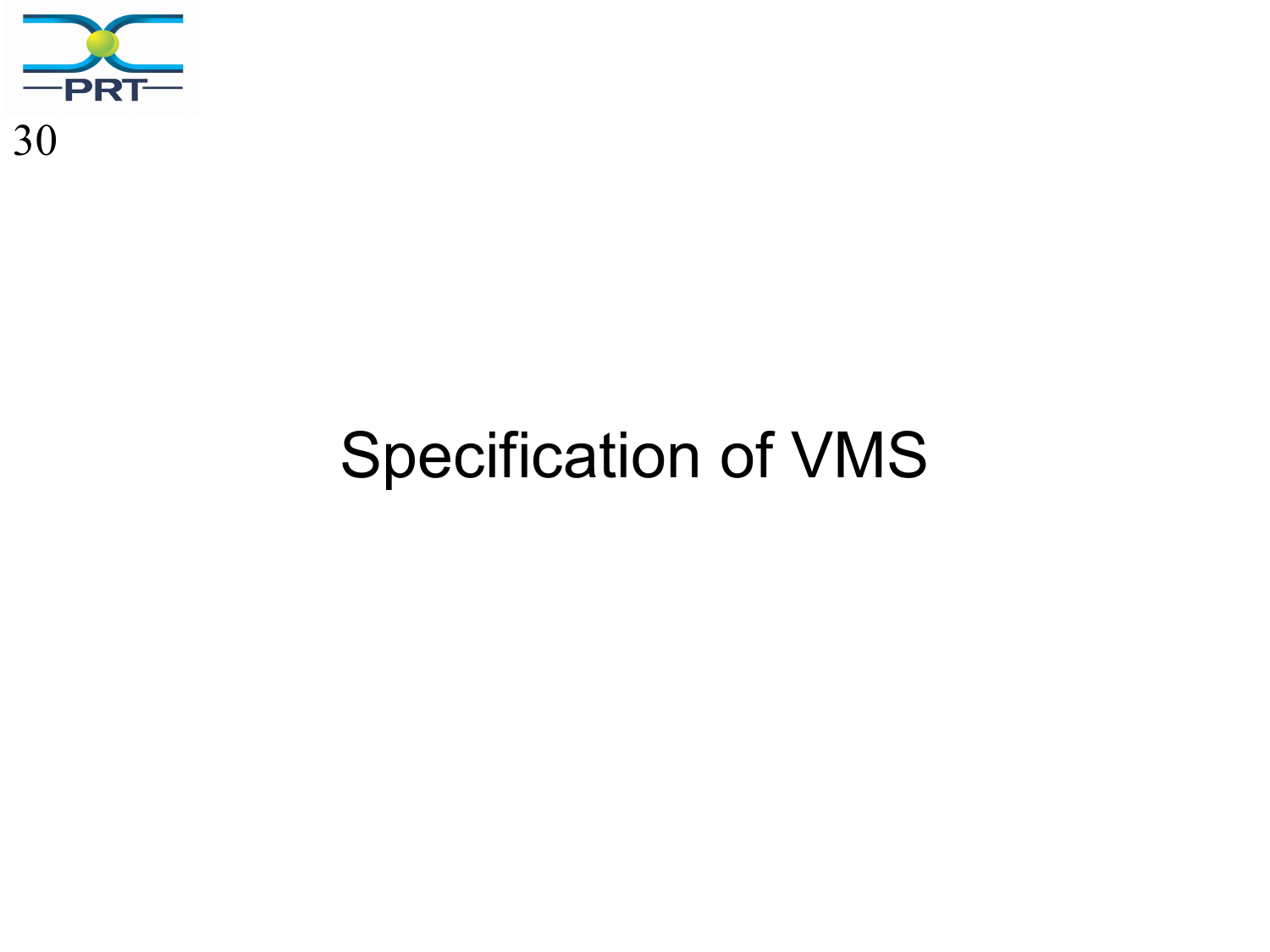

#### <sup>31</sup> View of VMS System



+ See dissertation for theory of animators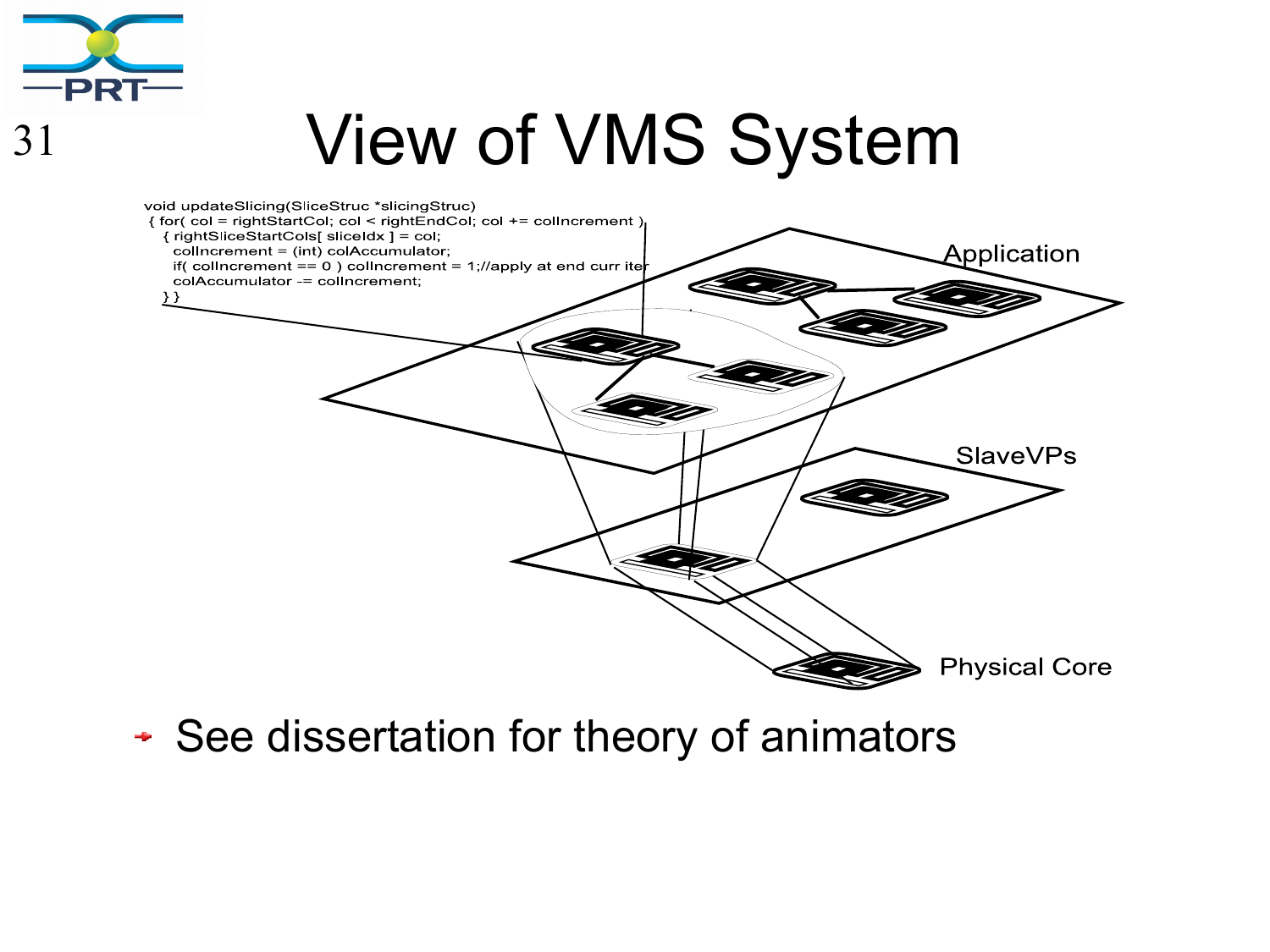

#### <sup>32</sup> Slave State



- Virtual-timeline globally orders state changes
	- analog of cross-timeline hardware in mem system
- Slave initiates Animated->Blocked Transition
	- By suspending (inside wrapper library)
- Plugin: Blocked->Ready and Ready->Animated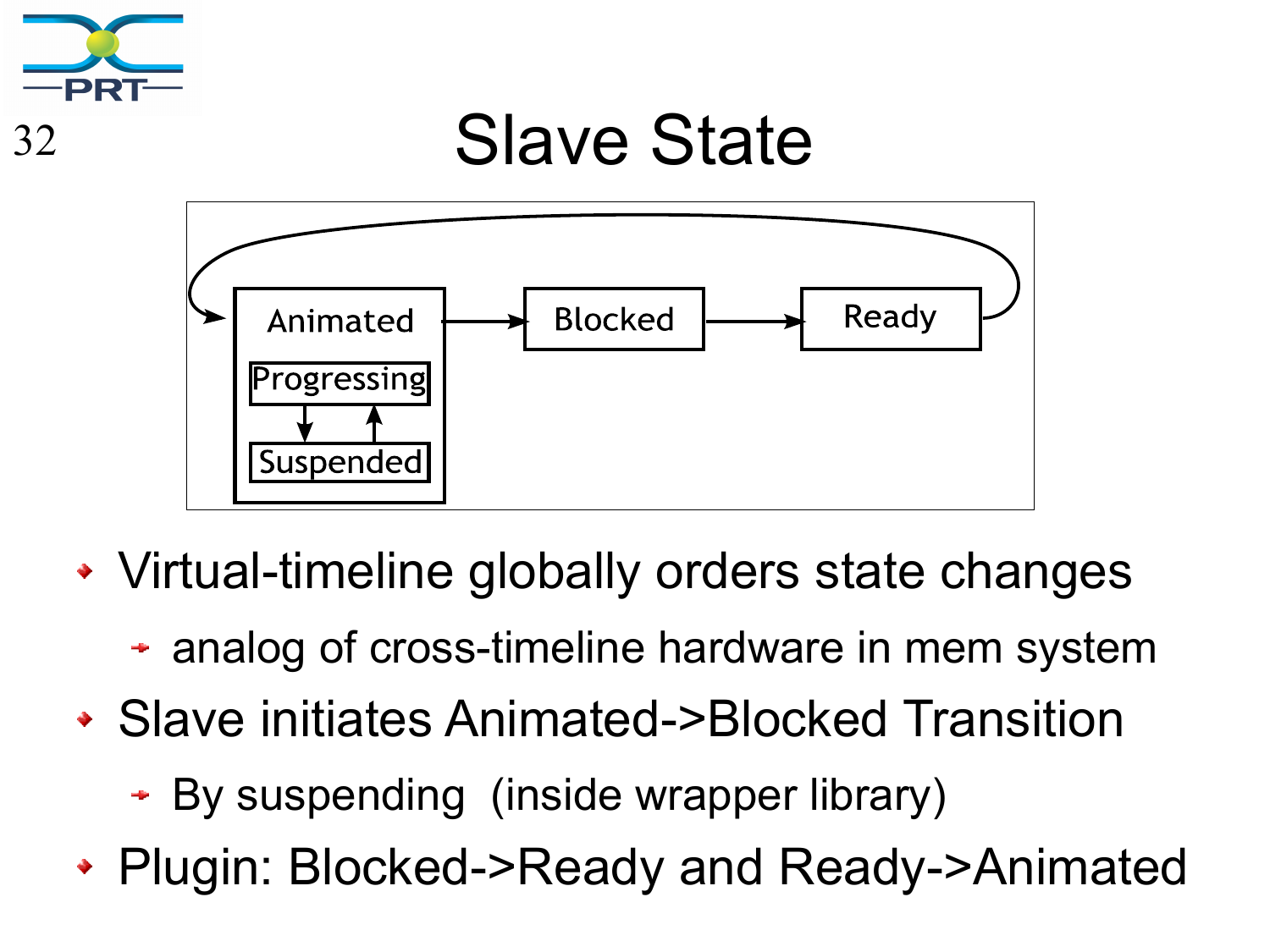

#### <sup>33</sup> View of VMS System



- \* Plugin decides timing of (re)animating SlaveVPs
- $\star$  Plugin maps Slave VP to physical core
- \* Core Controller sequences the phys core among the VPs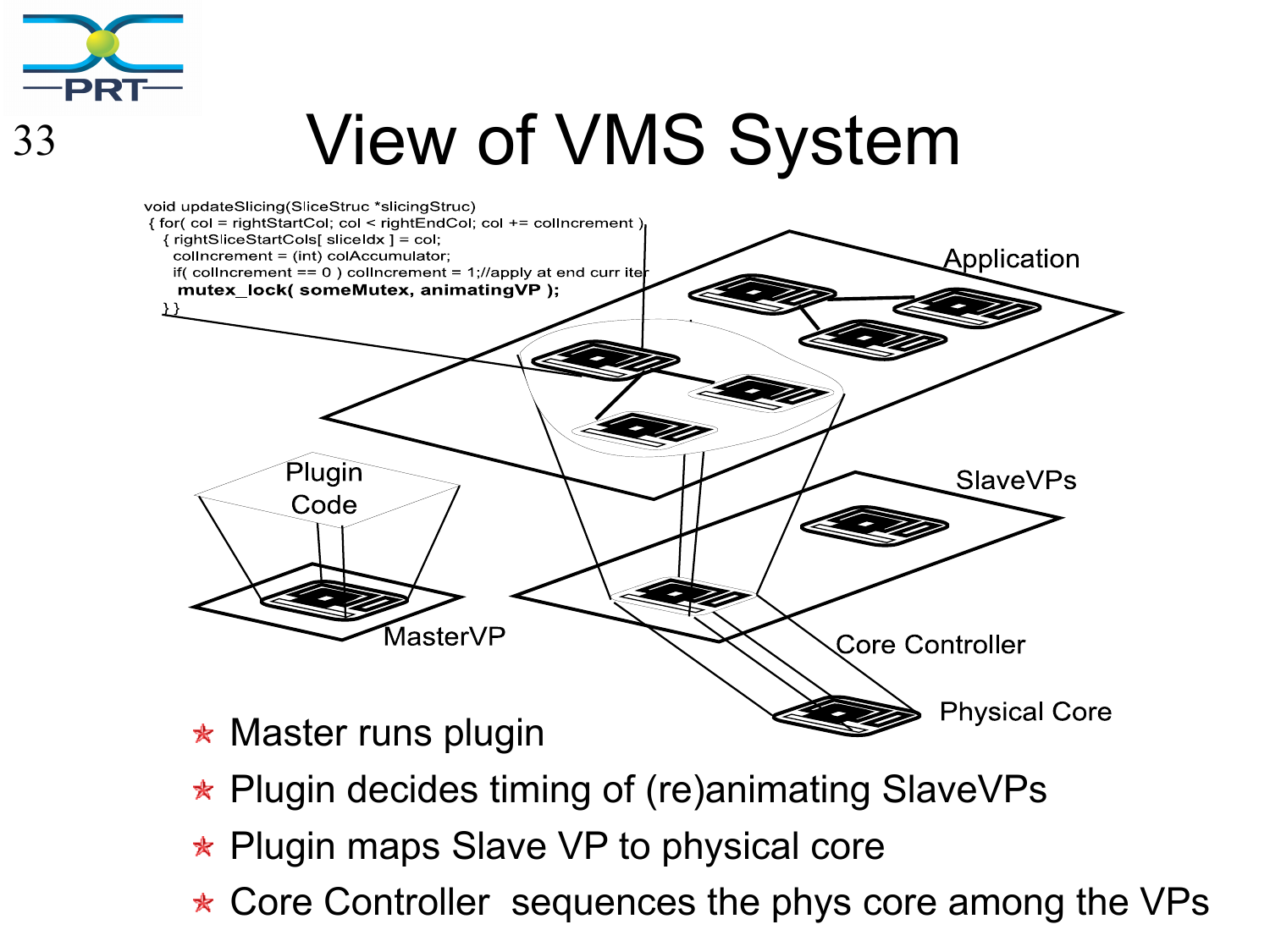

### <sup>34</sup> Slave State 2

- Suspended and Progressing are local to Core
	- Slave suspending doesn't change its State!
- Master notices suspension later, does state chg
	- $\rightarrow$  Inserts Animated  $\rightarrow$  Blocked into Virtual-timeline
- The slack is critical to Performance Advantage
	- At suspend, other Slave transitions to progressing
	- + Hides synchronization wait-time (for all languages)
	- Exploits parallelism to keep processor busy
	- vs atomic-instr, lock, or barrier, which idle processor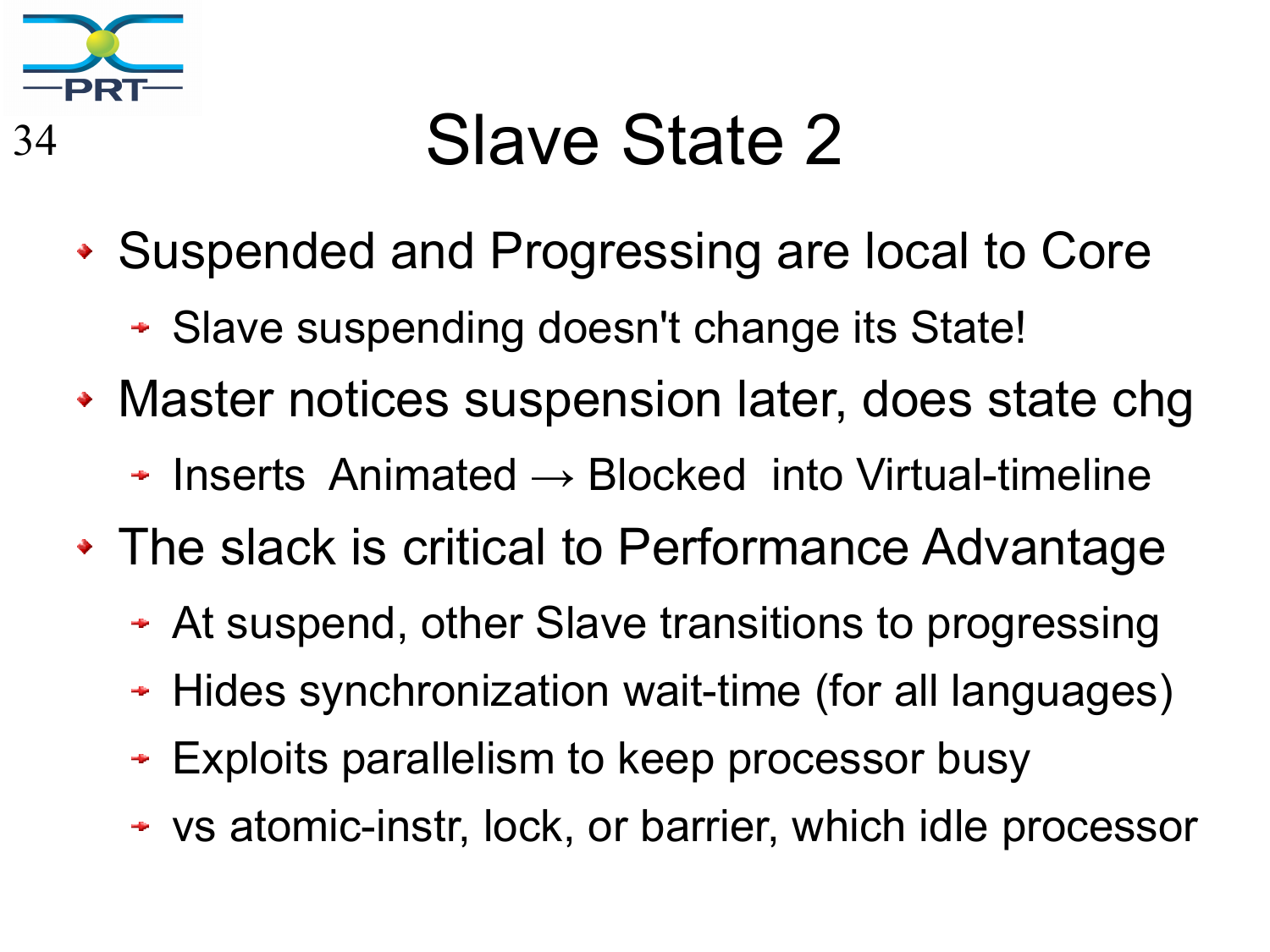

# Implementation user-level proof of concept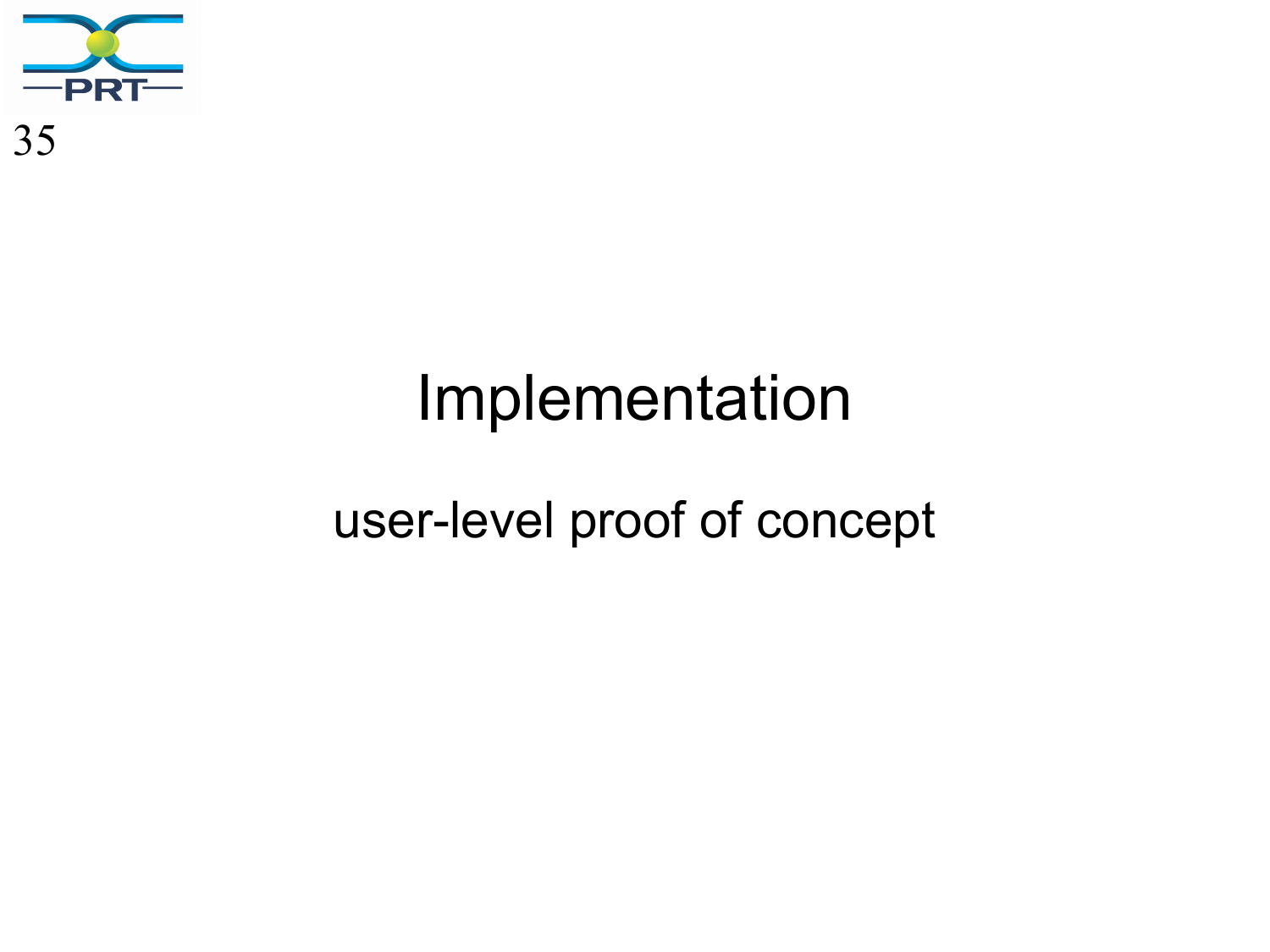

#### <sup>36</sup> Elements of *One* Implementation



- App-code runs in a *Slave VP*
- SlaveVP animated by a core



- Switch to VMS suspends Slave, ret. reanimates
- Inside *this* implementation
	- One masterVP instance and one CoreContlr. per core
	- CoreContlr steers switching: equiv to HW mechanism
	- master loop in masterVP, "organizes", calls plugin ÷
	- plugin == function-pointers given to masterVP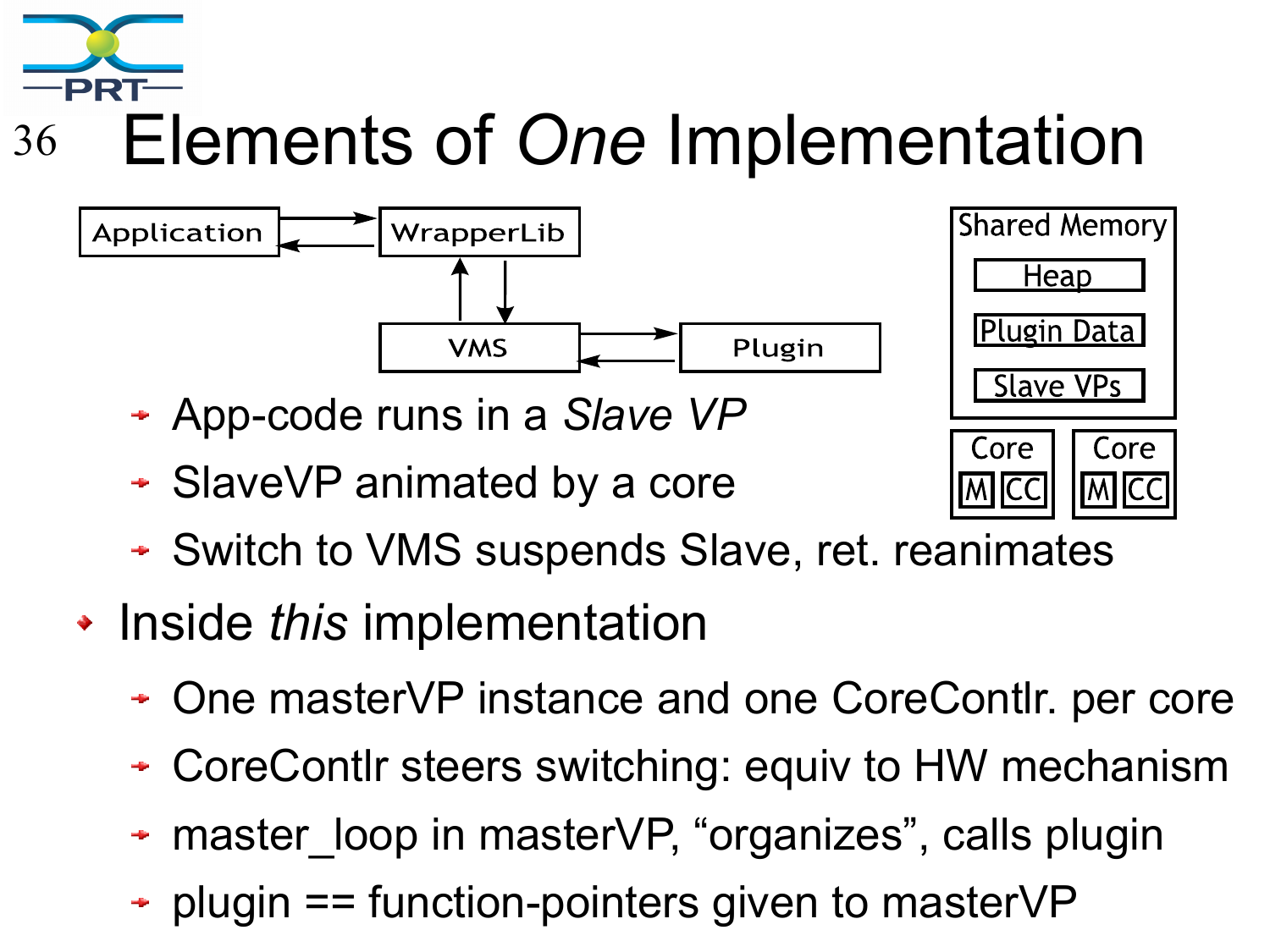

#### <sup>37</sup> Elements in Action



- 1-6 are while localMasterVP animated on core
- Application is while SlaveVP animated on core
- MasterVPs create points in Virtual Time (state chgs)
- CoreCntlr is equivalent to HW support for switching \* All VPs switch to CoreContlr, which controls switching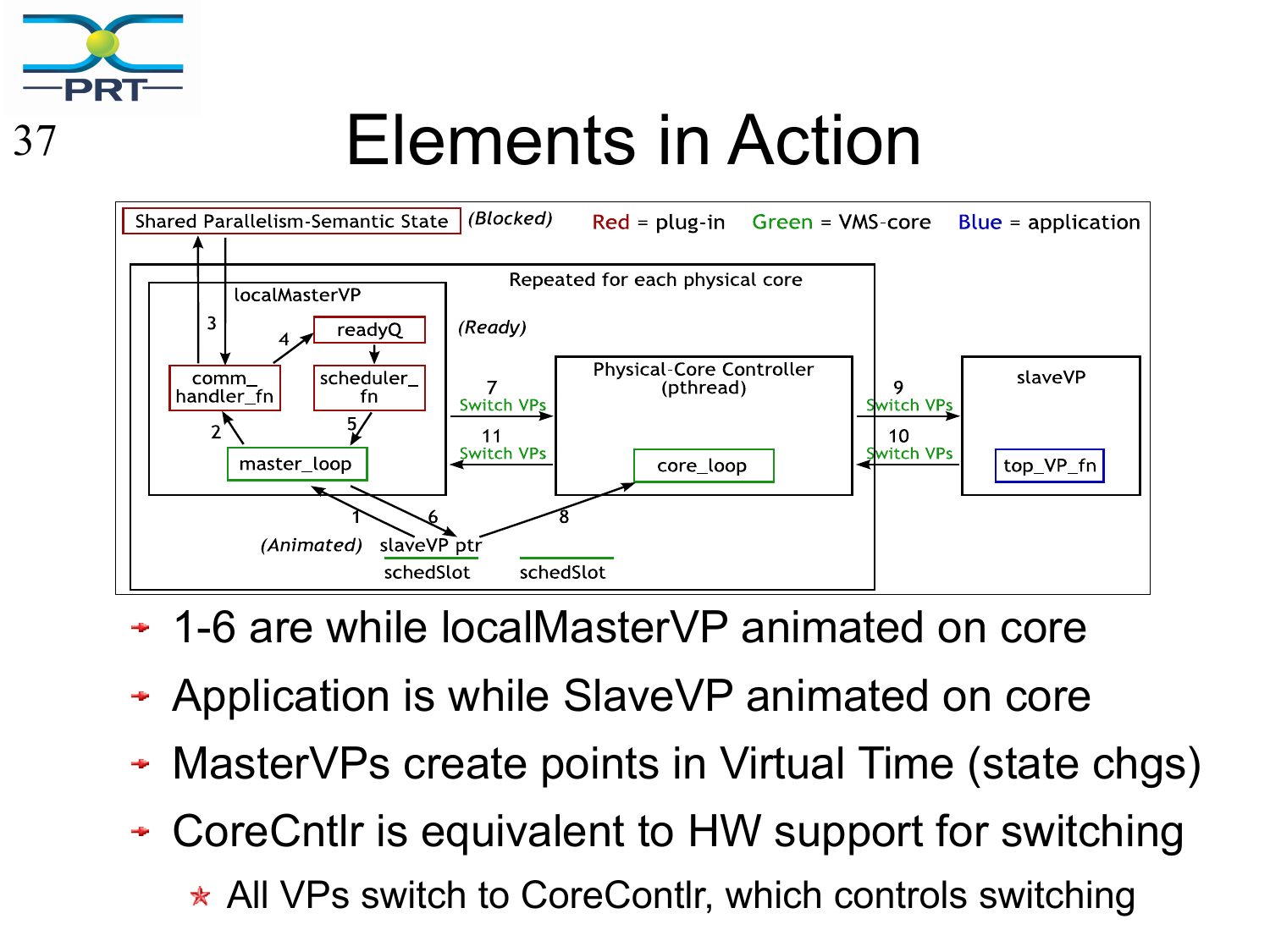

#### <sup>38</sup> View of VMS System



- \* MasterVP lines up Slaves for the Core Controller
- ★ Core Controller animated briefly while switching between VPs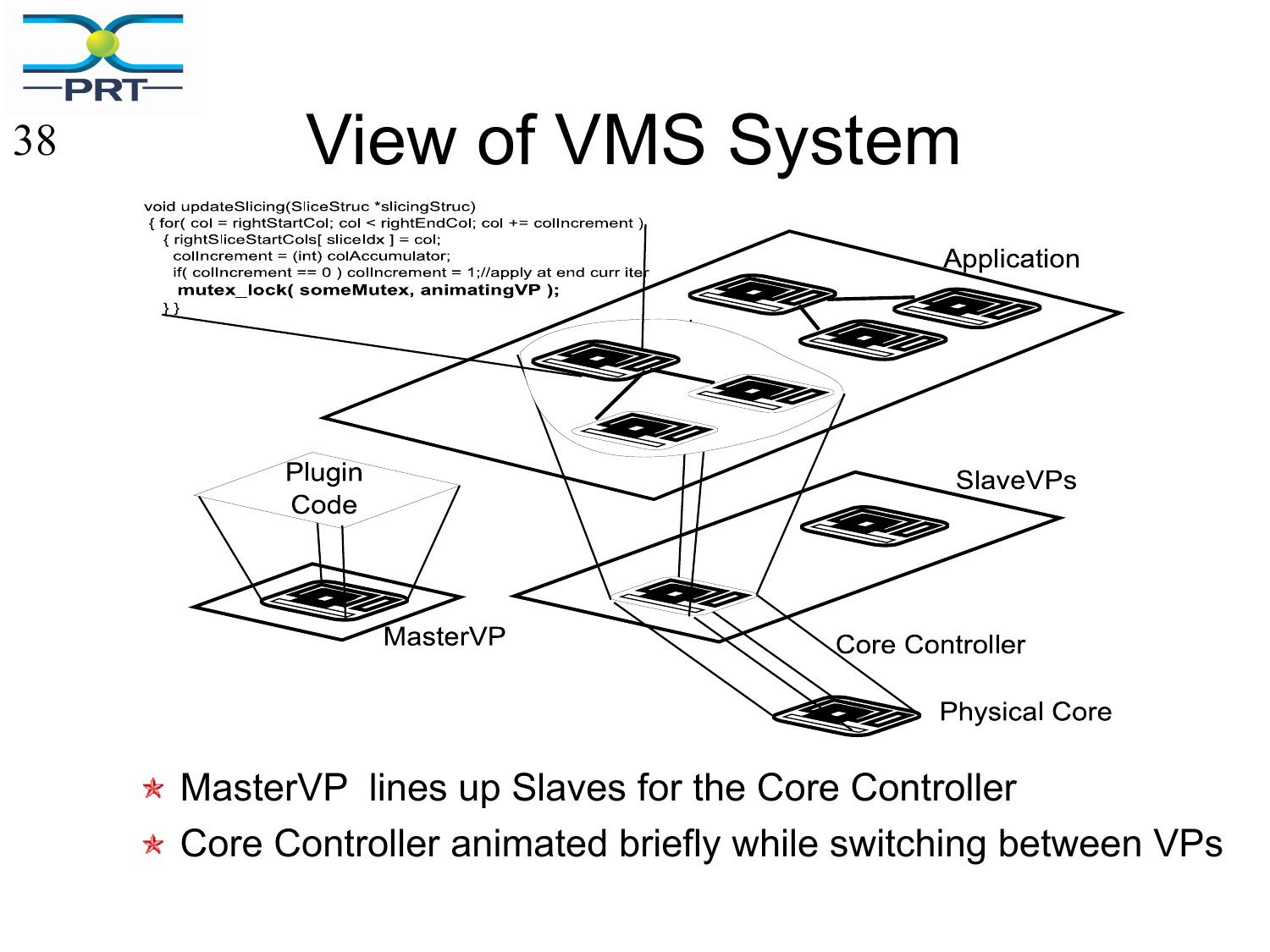

#### Code

#### Usage in App Wrapper Lib Plugin comm-handler (For lib-based lang embedded into C)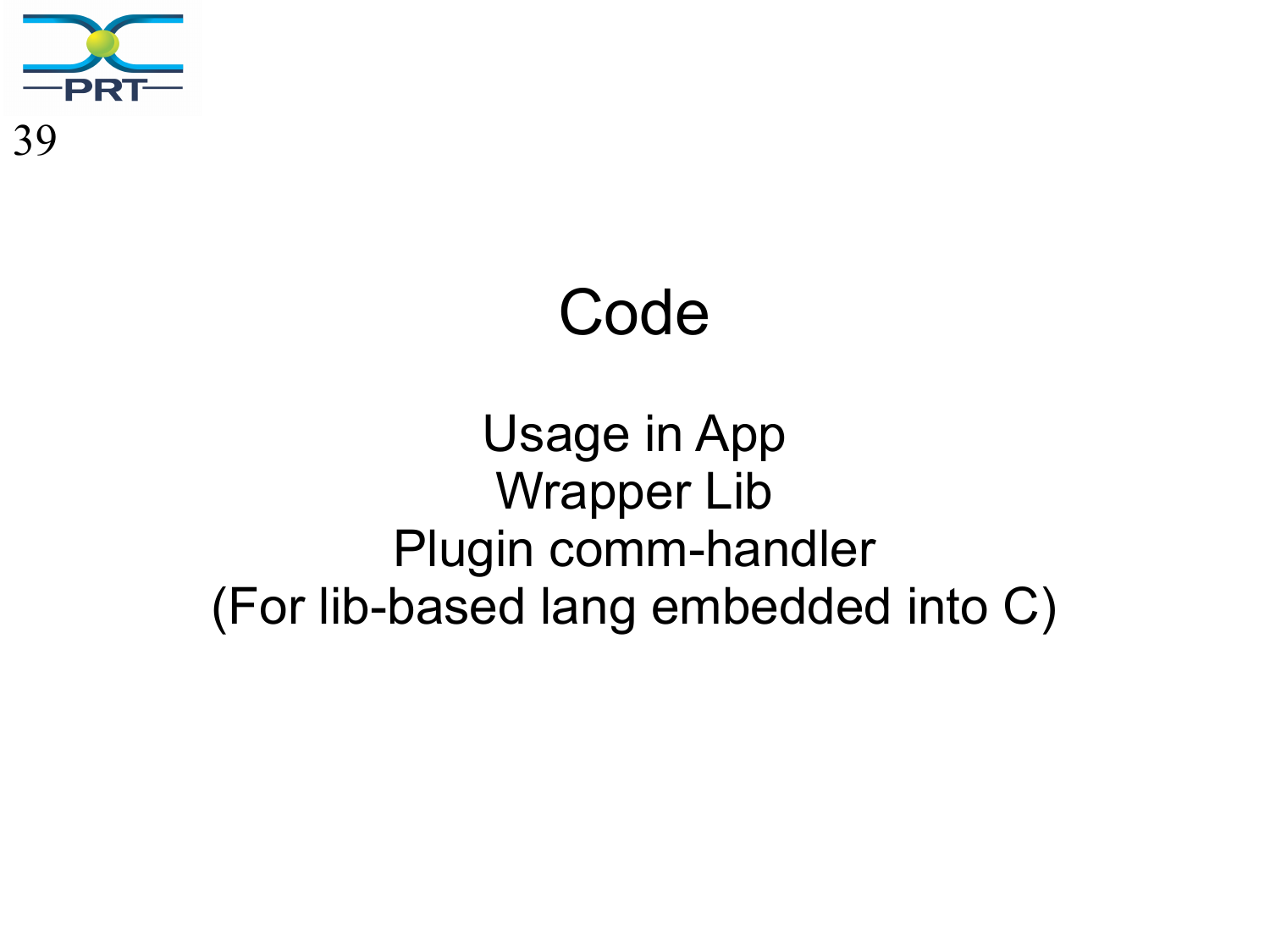

# <sup>40</sup> Usage in Application

- Creating a new Virtual Processor (after translation from App language): top VP fn( void \*parameterStrucPtr, VirtProcr \*animatingVP ); //fn to animate newProcessor = Vthread create thread( &top VP fn, paramsPtr, animatingVP );
- Invoking parallelism construct (always hand it the animatingVP):

Vthread mutex lock( mutexID, animatingVP );

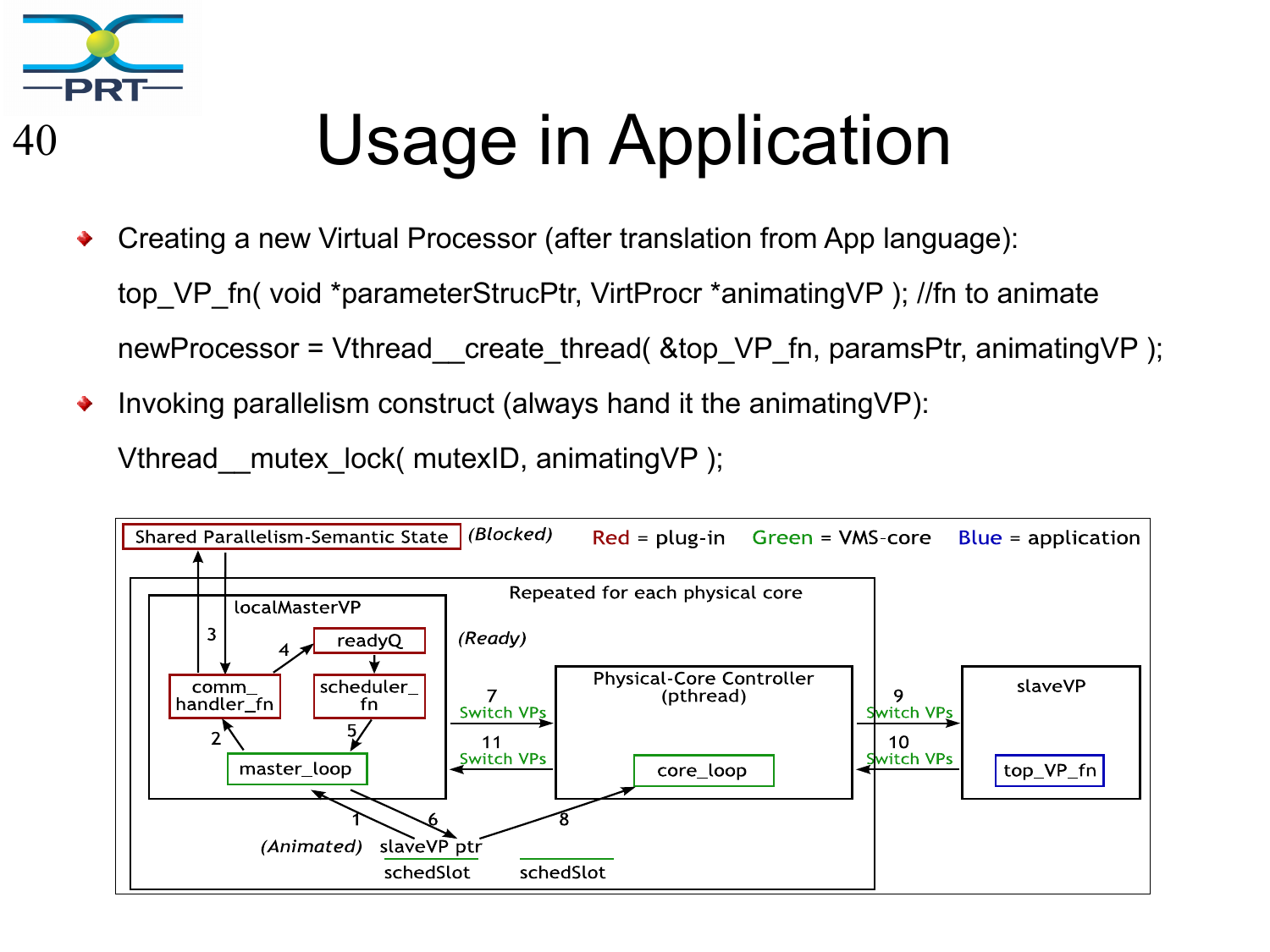

# <sup>41</sup> Wrapper Library

void \* Vthread\_\_mutex\_lock( int mutexID, VirtProcr \*animatingVP )

{ VthreadSemReq reqData;

```
reqData.reqType = mutex lock;
```

```
 reqData.mutexID = mutexID;
```

```
VMS send sem request( &reqData, animatingVP );
```

```
}
```
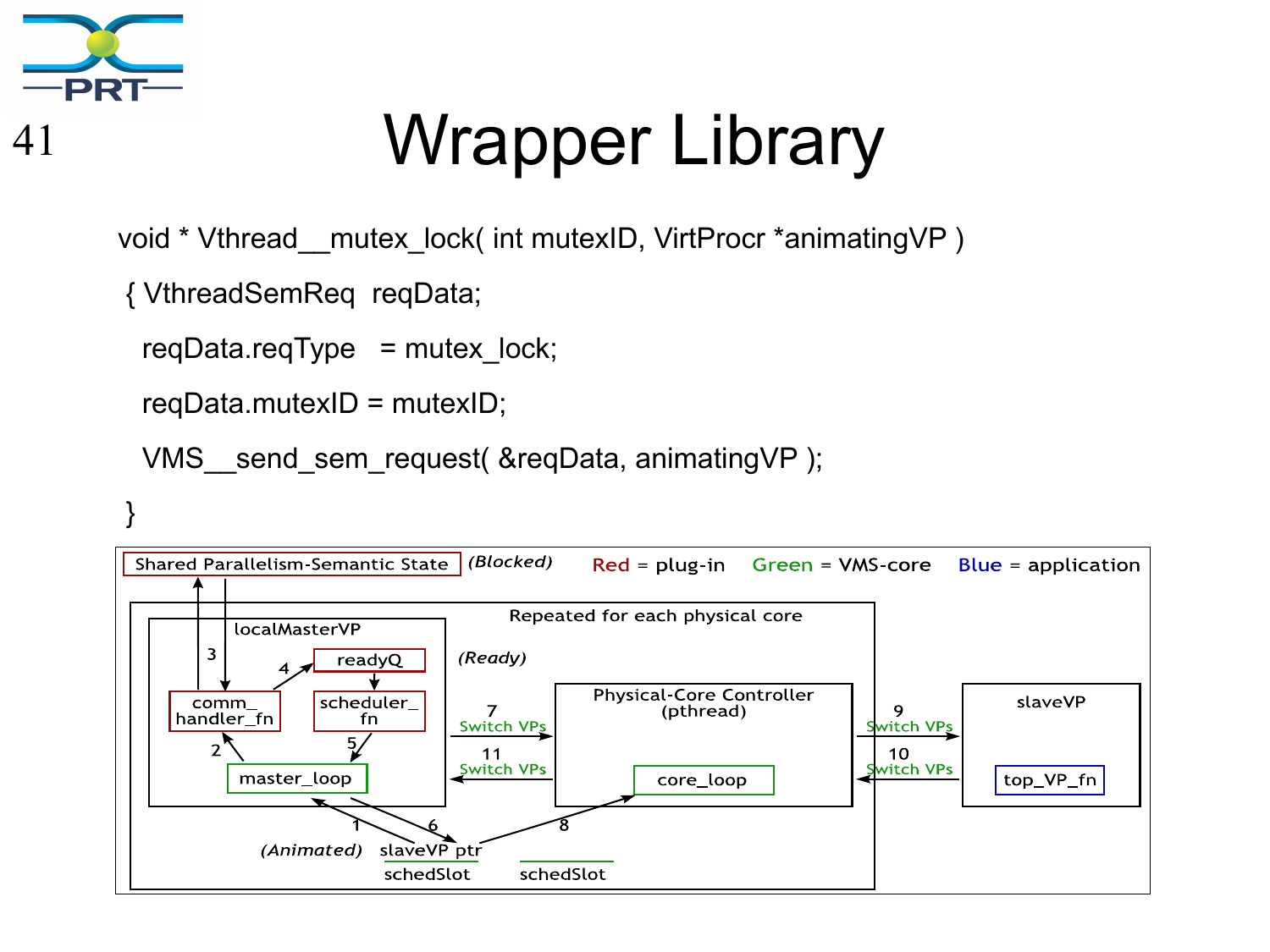

switch( semReq->reqType )

 { case make\_mutex: handleMakeMutex( semReq, semEnv); break; case mutex\_lock: handleMutexLock( semReq, semEnv); break; case mutex\_unlock: handleMutexUnlock(semReq, semEnv); break;

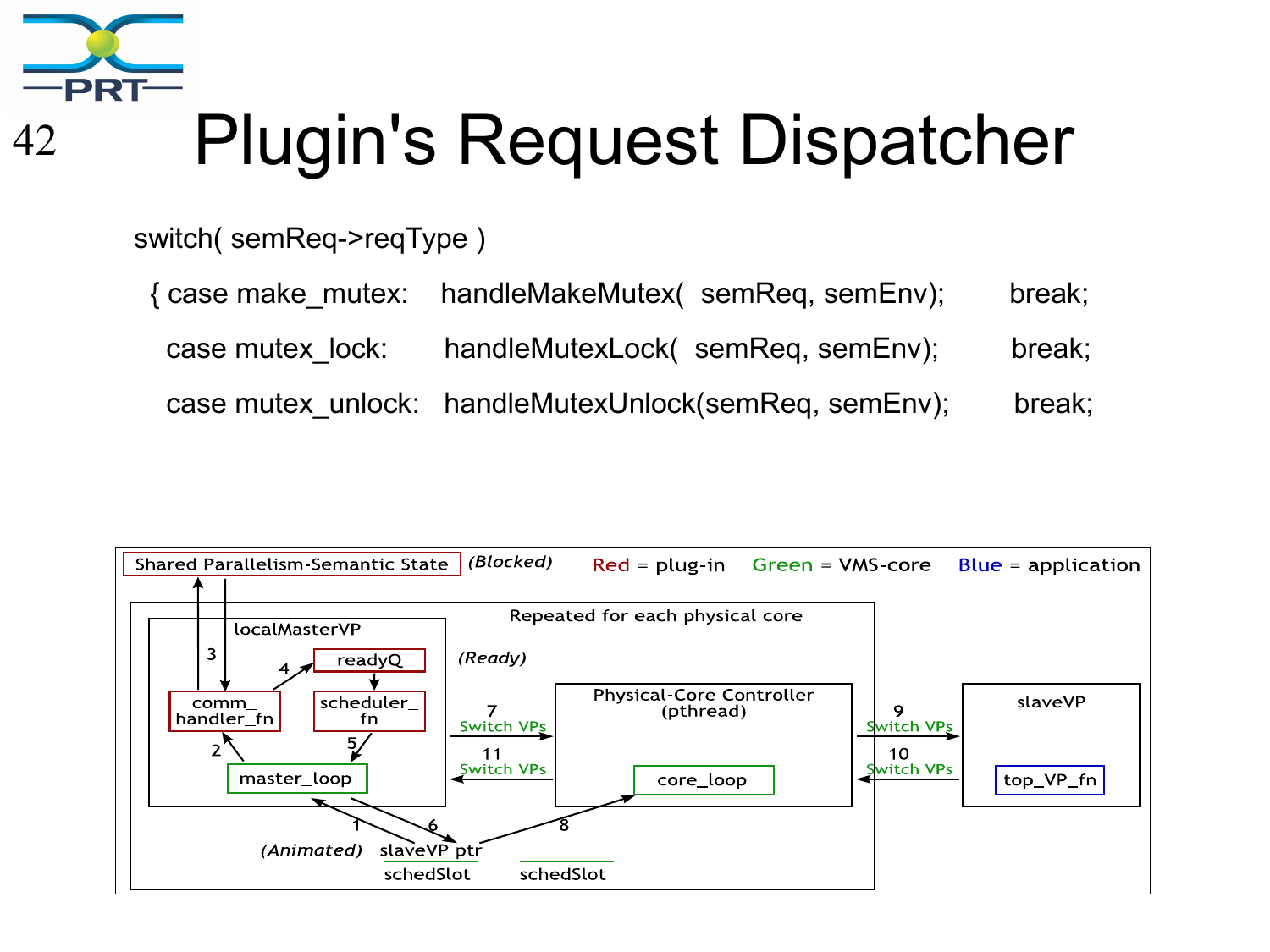

# <sup>43</sup> Plugin Handler

handleMutexLock( VthreadReq \*req, VthreadSemEnv \*semEnv)

{ mutex = semEnv->mutexArray[ req->mutexID ];

if( mutex->holderOfLock == NULL ) //none holding, give lock to requester

{ mutex->holderOfLock = semReq->requestingPr;

make ready( req- $>$ requestingPr, semEnv ); }

else //queue up requester to wait for release of lock

{ writePrivQ( req->requestingPr, mutex->waitingQueue ); } }

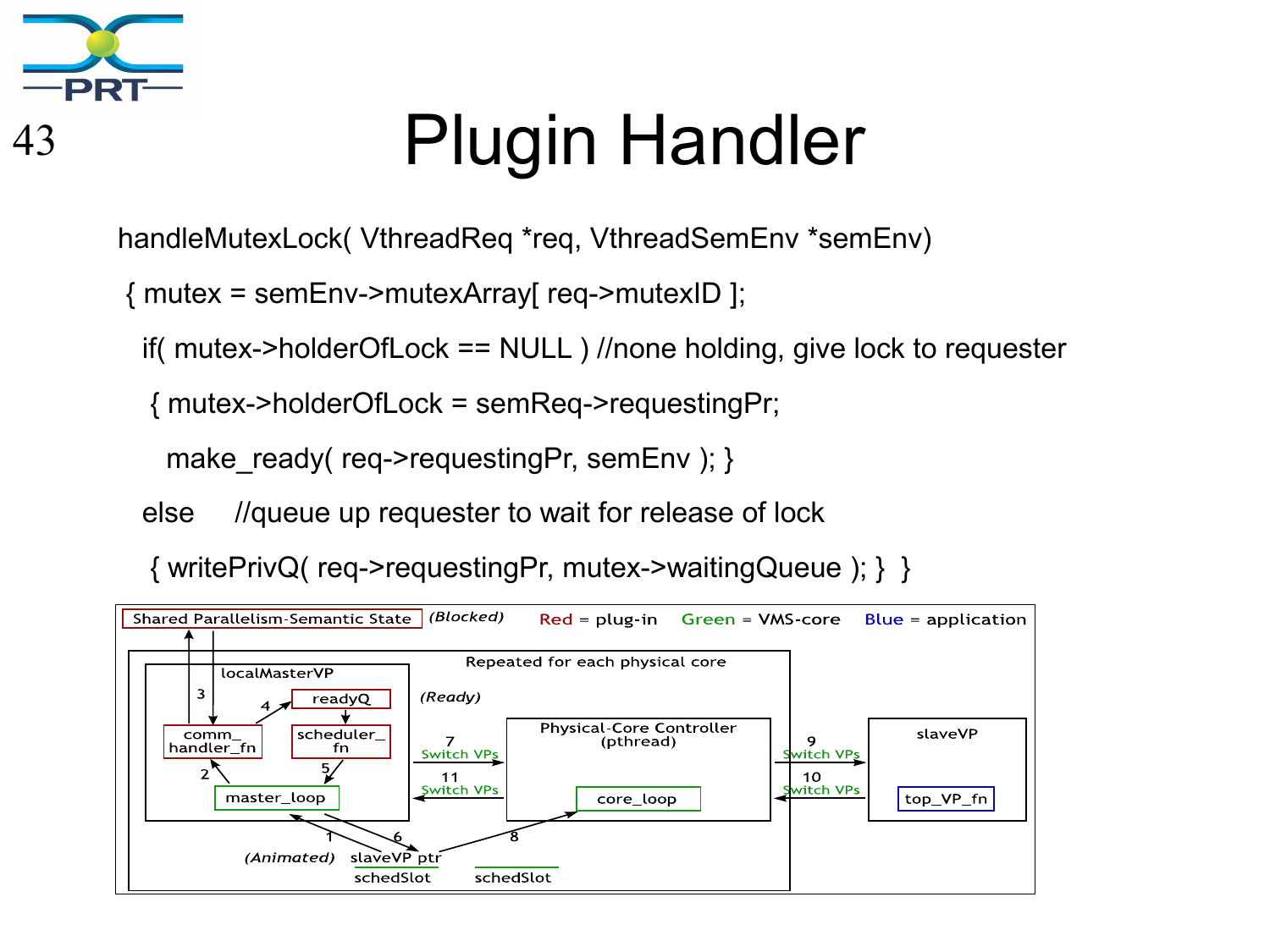

# <sup>44</sup> Results: Time to Implement

- 2 days to conceive, design, implement, debug
	- Vs est. several weeks to modify traditional runtime

|               | <b>SSR</b>     | <b>Vthread</b> | <b>VCilk</b> |
|---------------|----------------|----------------|--------------|
| <b>Design</b> |                |                | 0.5          |
| Code          | $\overline{2}$ | 0.5            | 0.5          |
| <b>Test</b>   |                | 0.5            | 0.5          |
| L.O.C.        | 470            | 290            | 310          |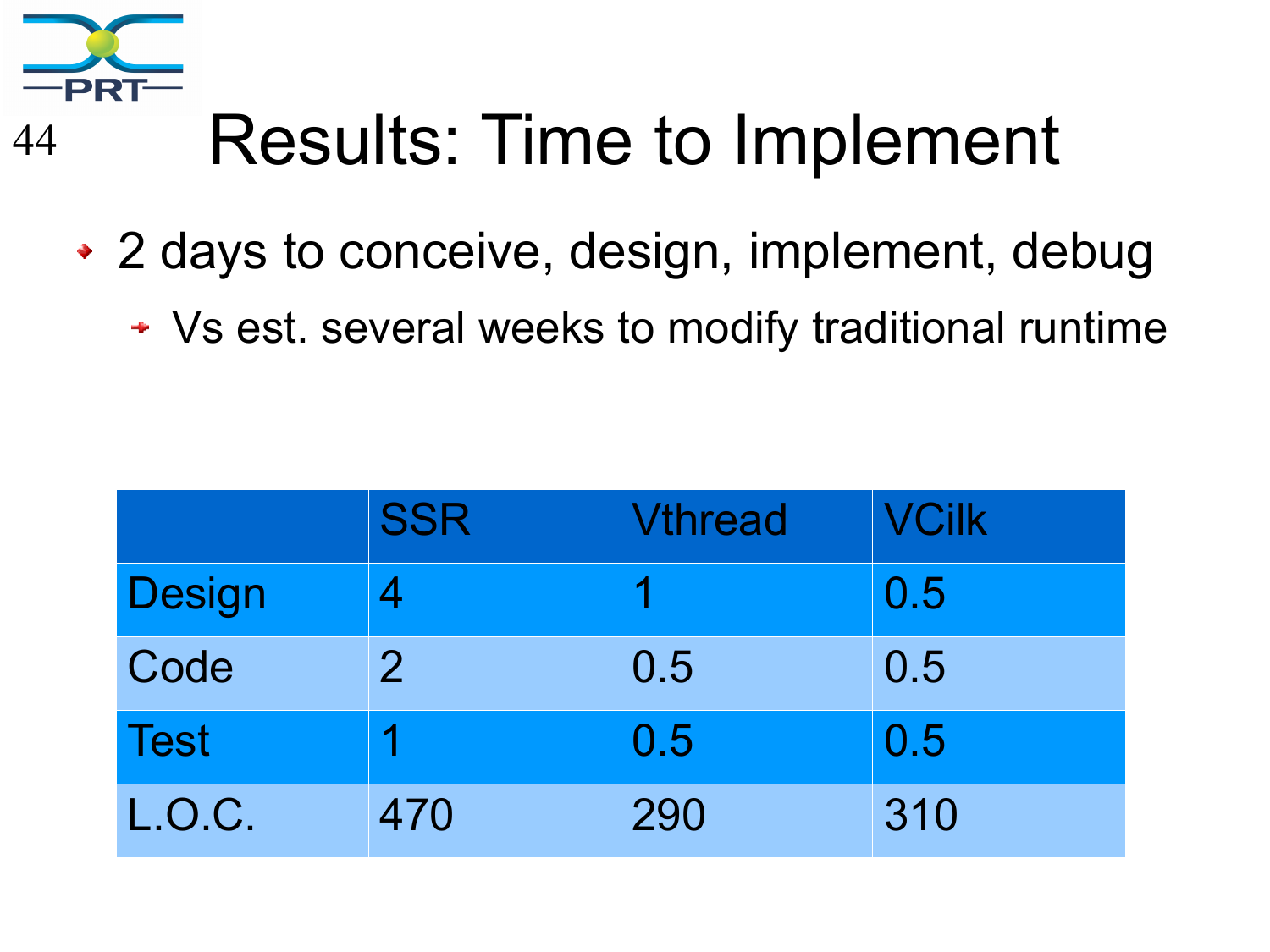

# <sup>45</sup> Results: Overhead

- 2 orders magnitude less overhead vs pthreads
- local-only is when hit in L1 cache

|                    | <b>Vthread</b><br>local only | <b>Vthread</b><br>remote | pthread |
|--------------------|------------------------------|--------------------------|---------|
| <b>Mutex lock</b>  | 85                           | 1050                     | 50,000  |
| Mutex unlock       | 85                           | 610                      | 45,000  |
| <b>Cond wait</b>   | 85                           | 850                      | 60,000  |
| <b>Cond signal</b> | 90                           | 650                      | 60,000  |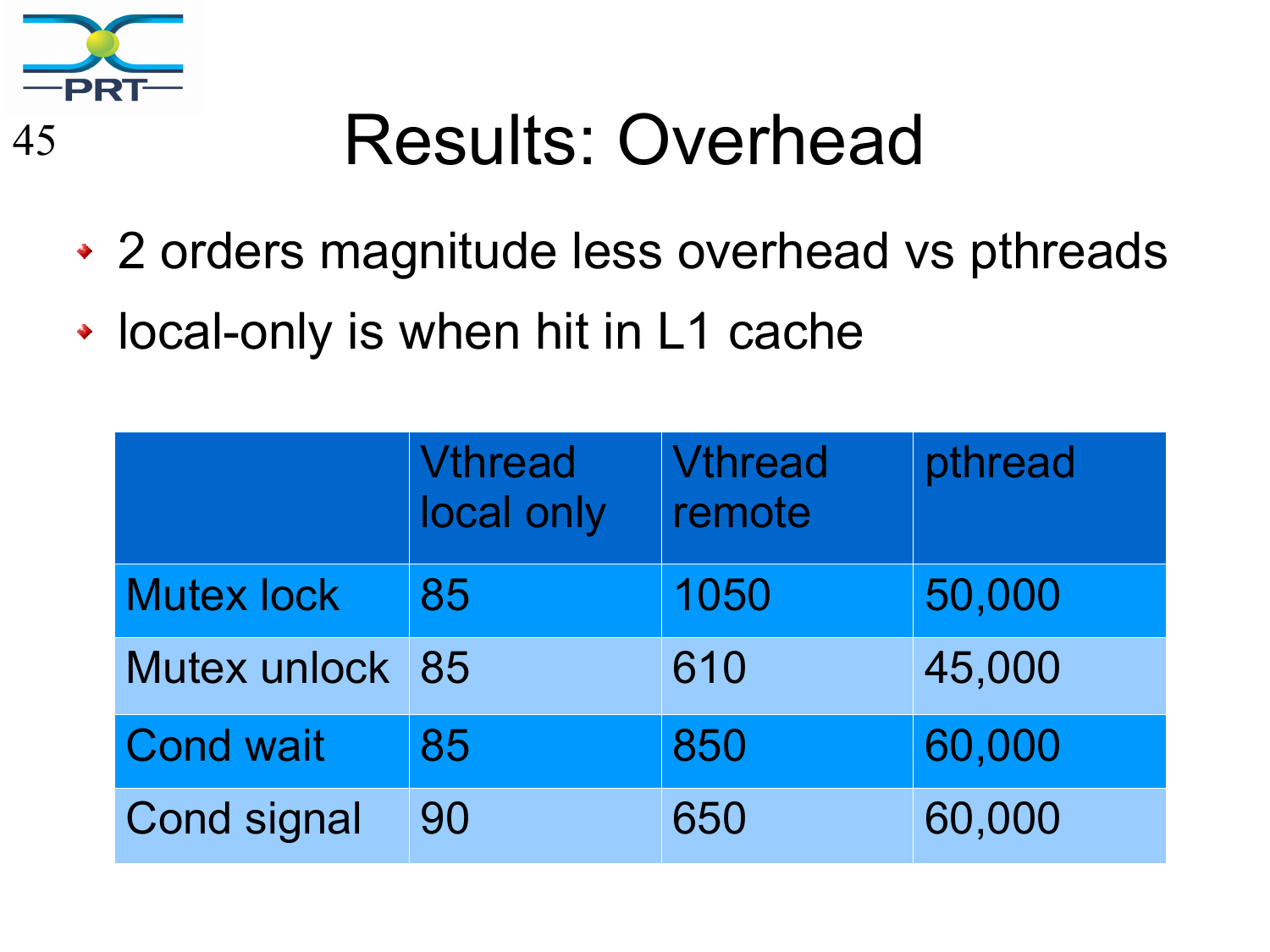

### <sup>46</sup> Results: Performance

- Comparable to Cilk 5.4
	- Effort to implement: 2 days vs several person-years
	- Point: 2 day rapid prototype has reasonable perf.

| <b>Matrix Size</b> | <b>VCilk</b> | <b>Cilk 5.4</b> |
|--------------------|--------------|-----------------|
| 81 x 81            | 0.008        | 0.017           |
| 324 x 324          | 0.13         | 0.13            |
| 648 x 648          | 0.85         | 0.71            |
| 1296 x 1296        | 6.2          | 4.8             |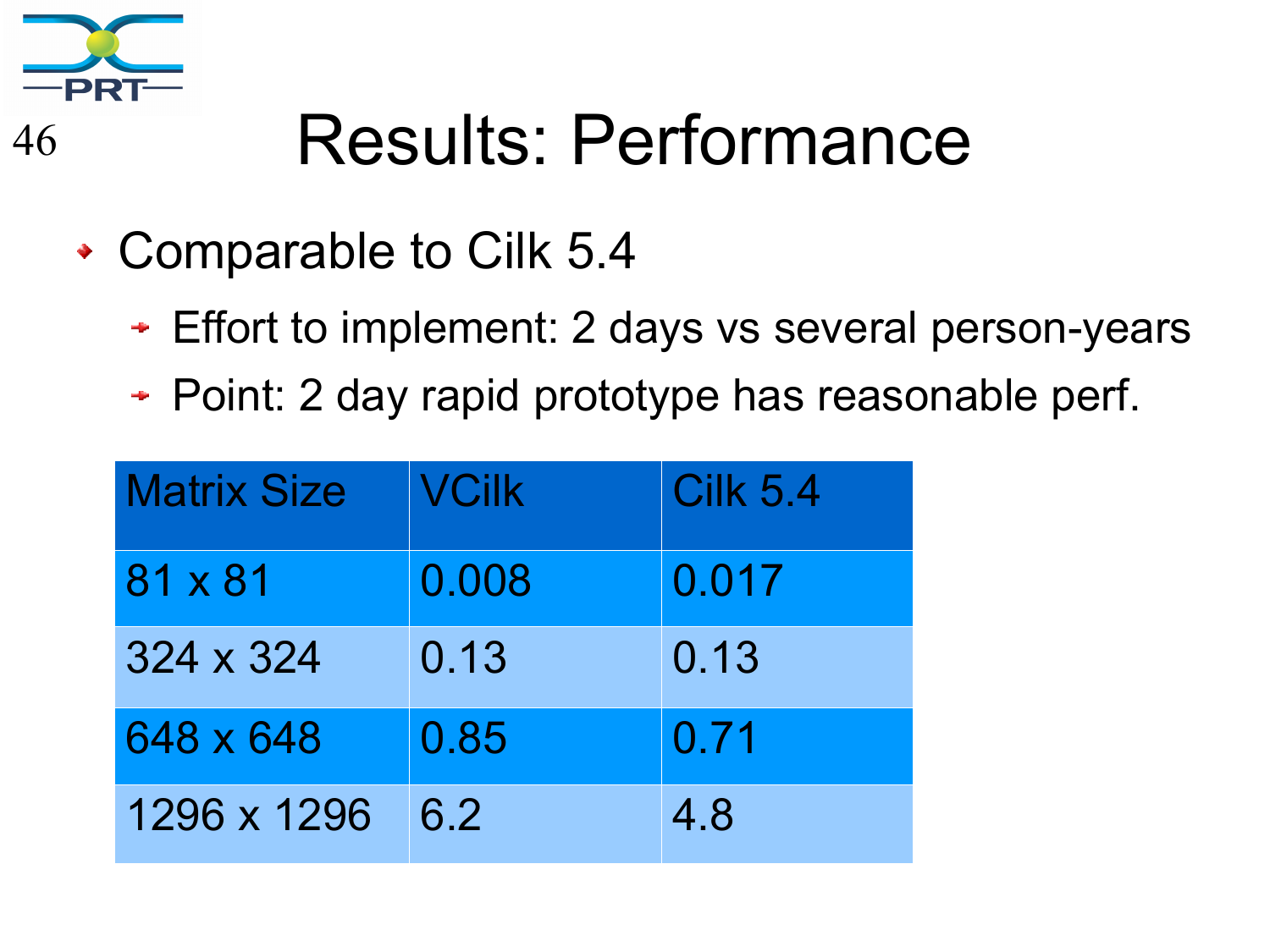

#### <sup>47</sup> Conclusion

- Virtualizes synchronization hardware
- Very low overhead
- Runtime fast and easy to write
- Fast to prototype parallel language constructs
- Encourages exploration of new lang constructs
- Provides necessary for portability
- Simplifies domain-specific languages
- Makes application-specific languages doable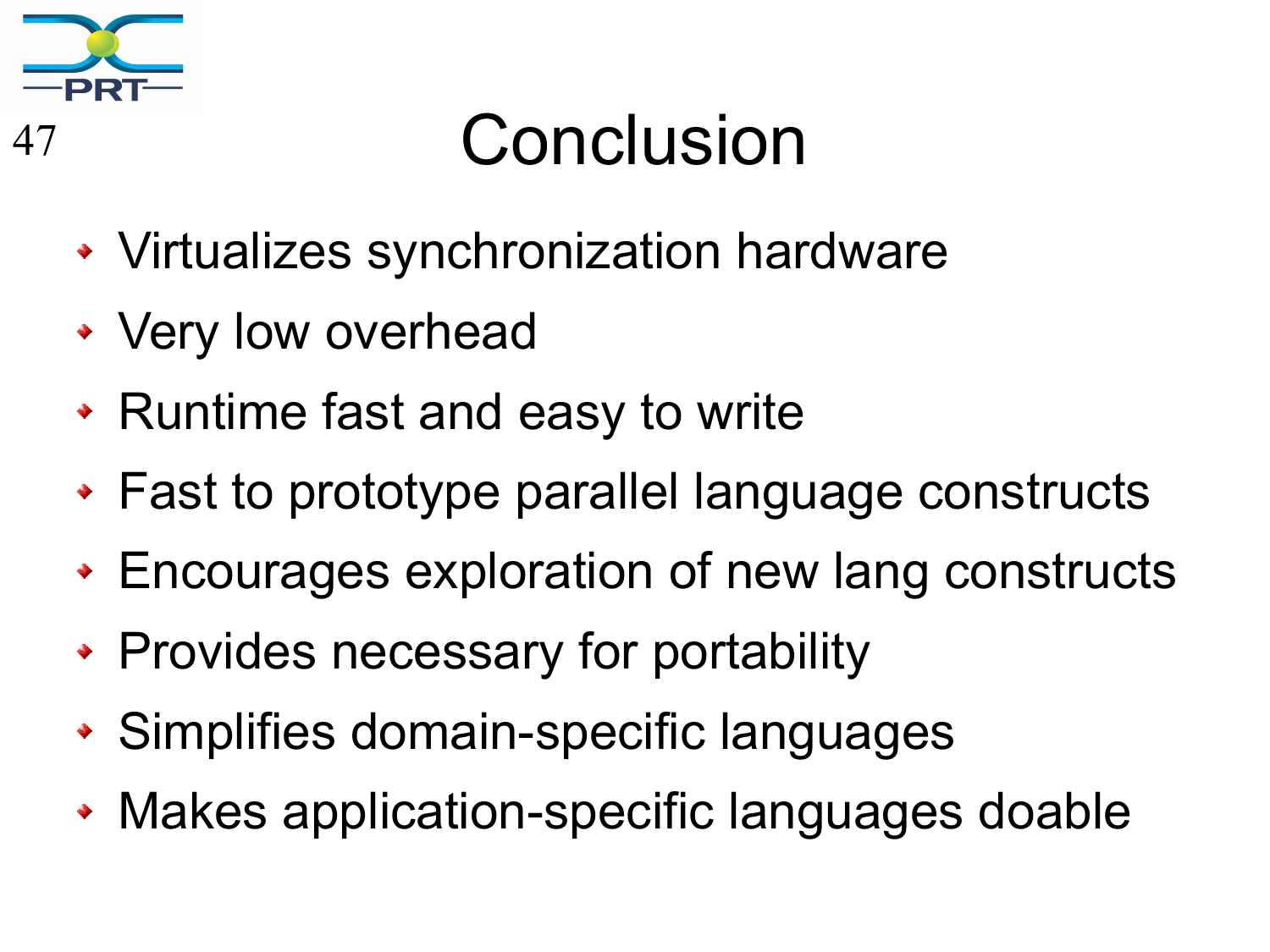

# <sup>48</sup> Portability Motivation (2of2)

- Many HW targets under one interface
	- One interface variant for one class of hardware
	- All in class efficient with *same plugin* (def of class)
	- Reduces work of porting lang
- Runtime porting effort encapsulated inside VMS
	- Plugin encapsulates runtime (sync + scheduling)
		- $\star$  Isolates scheduling from application-code
		- \* Reduces work of porting *language* to new HW
	- Clean way to insert auto-tuners, multi-versioned kernels, static-schedules generated by compiler